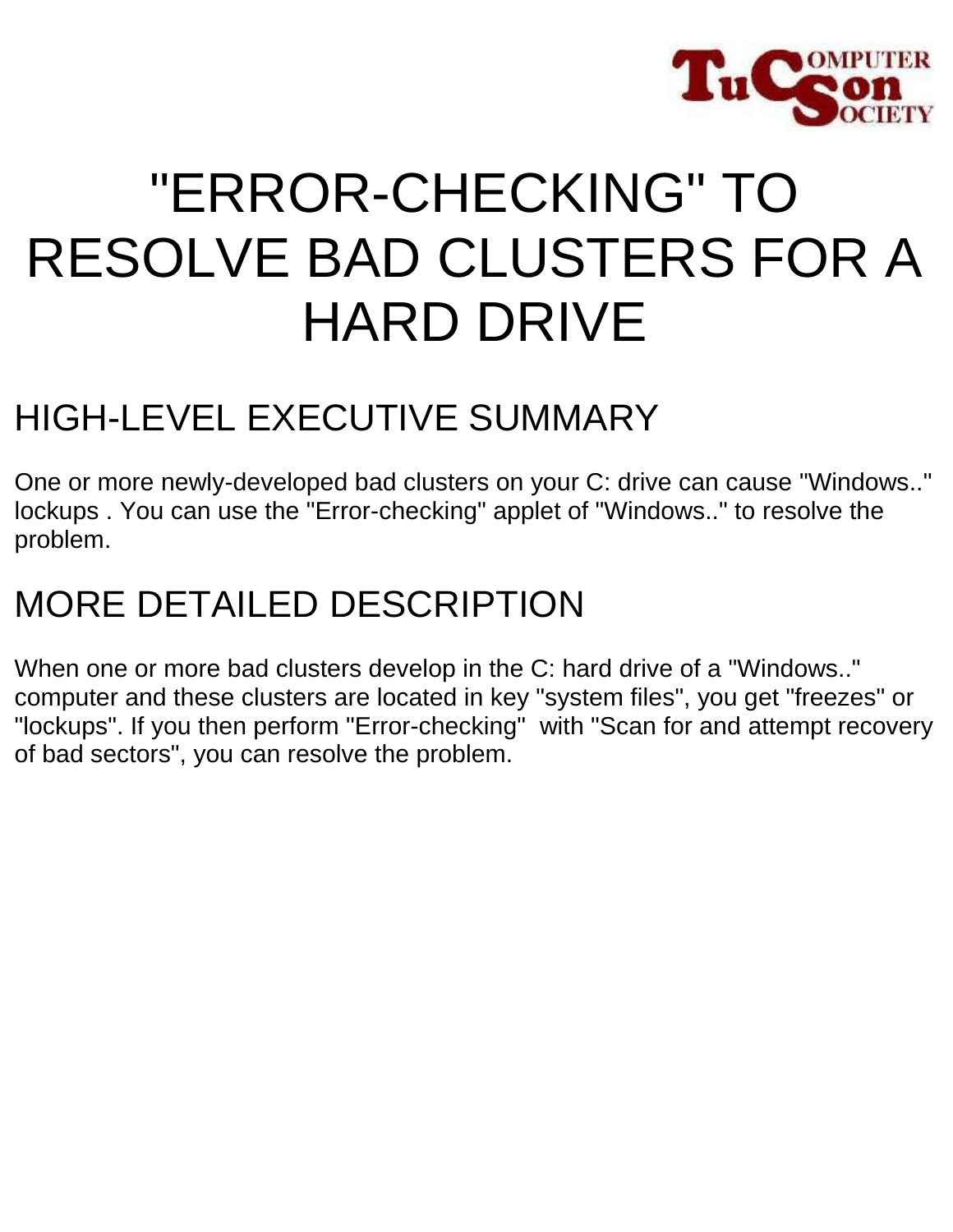# STEP-BY-STEP PROCEDURE

Step 1:

If it is not already turned on, power on the "Windows" computer.

Step 2: Click on the Windows "Start" button:

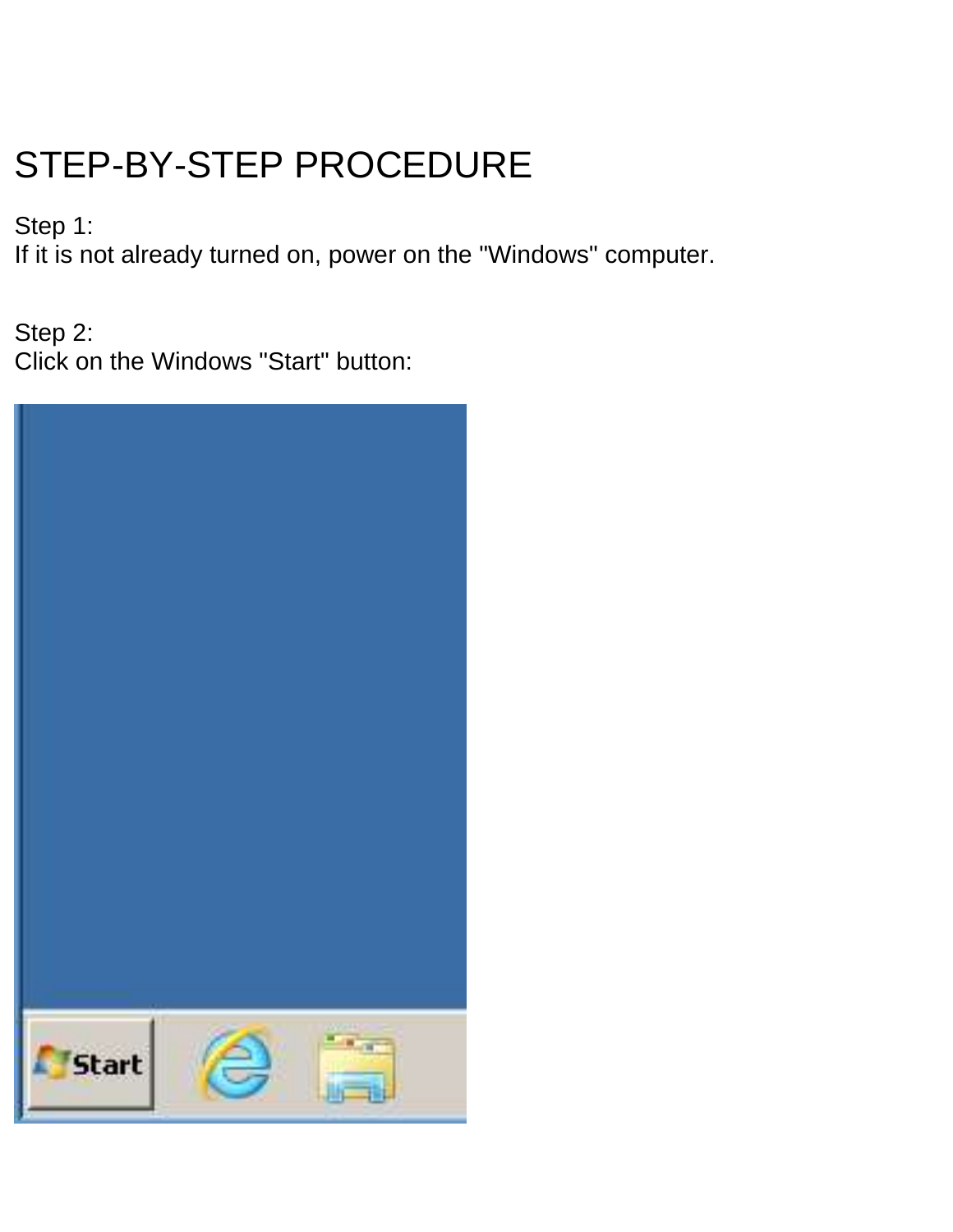Step 1: If it is not already turned on, power on the "Windows" computer.

Step 2: Click on the Windows "Start" button:

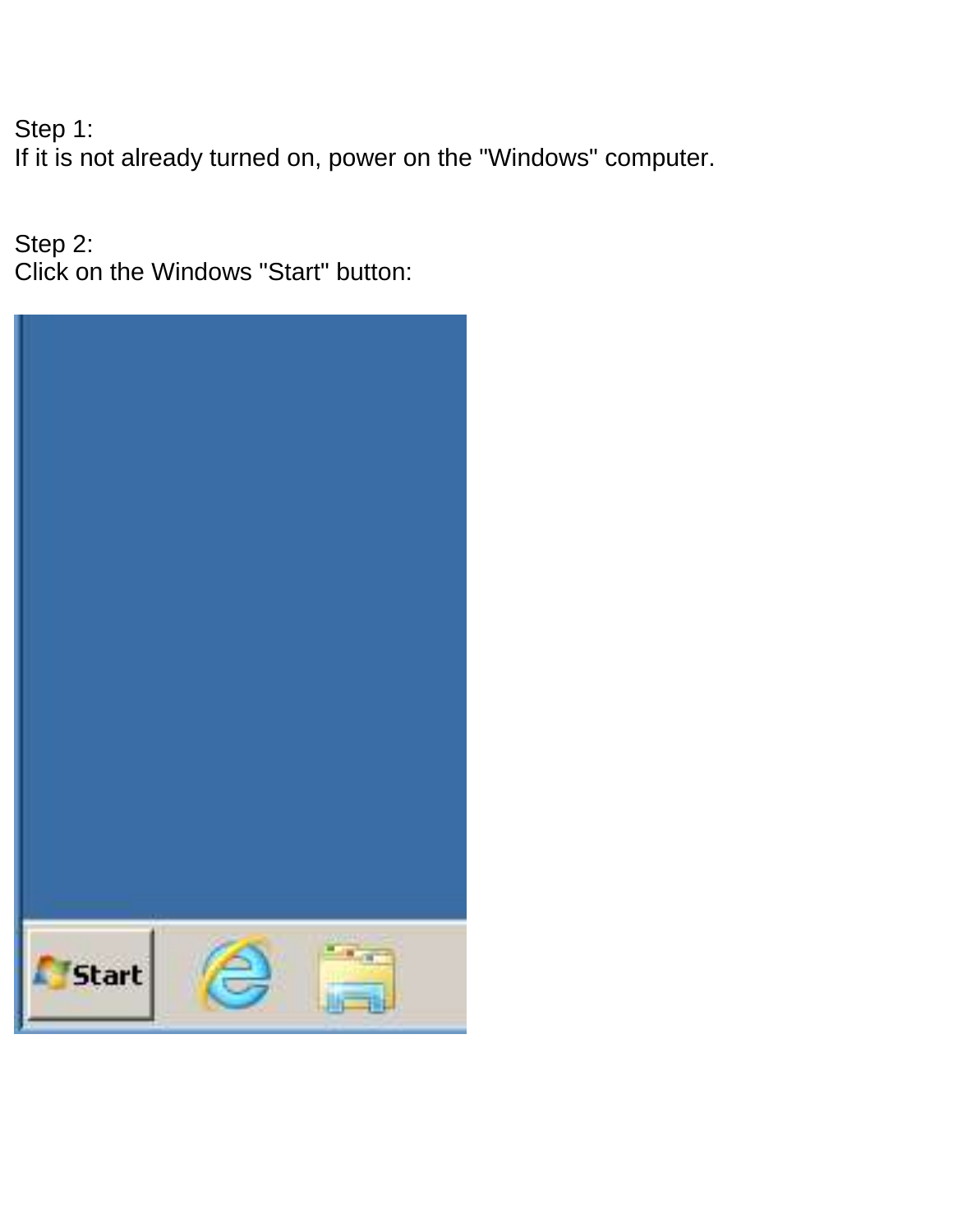#### Step 3: Click on "Control Panel" in the "Start menu":

|                           | testuser<br>Documents<br>Pictures             |
|---------------------------|-----------------------------------------------|
|                           | Music<br>Computer                             |
|                           | Control Panel<br>Devices and Printers         |
| All Programs              | Default Programs<br>Help and Support          |
| Search programs and files | Shut down<br>$ {\mathbf{Q}} $<br>$\mathbf{E}$ |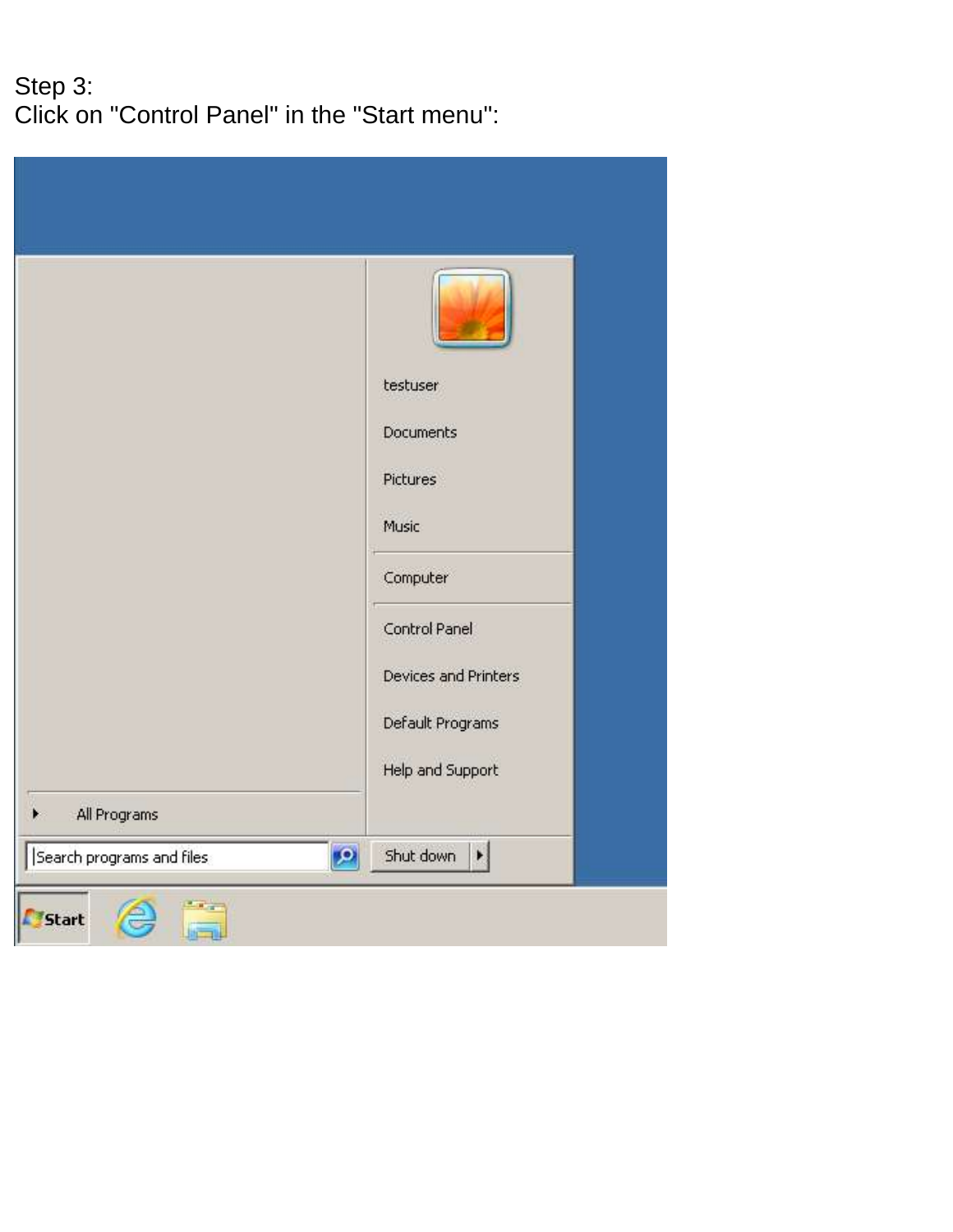### Step 4: Click on "Administrative Tools" in "Control Panel" window:

| <b>PE Control Panel\All Control Panel Items</b> |                                              |
|-------------------------------------------------|----------------------------------------------|
|                                                 | $-5$<br>Sea                                  |
| Edit View Tools Help<br>Eile                    |                                              |
| Adjust your computer's settings                 | Small icons $\blacktriangledown$<br>View by: |
|                                                 |                                              |
| <b>Action Center</b>                            | <b>Administrative Tools</b>                  |
| <b>B</b> AutoPlay                               | Backup and Restore                           |
| BitLocker Drive Encryption                      | <b>Color Management</b>                      |
| <b>Credential Manager</b>                       | Date and Time                                |
| Default Programs                                | Desktop Gadgets                              |
| <b>Device Manager</b>                           | sig Devices and Printers                     |
| <b>Display</b>                                  | Ease of Access Center                        |
| Flash Player (32-bit)                           | $\mathbb{F}$ Folder Options                  |
| Computer                                        |                                              |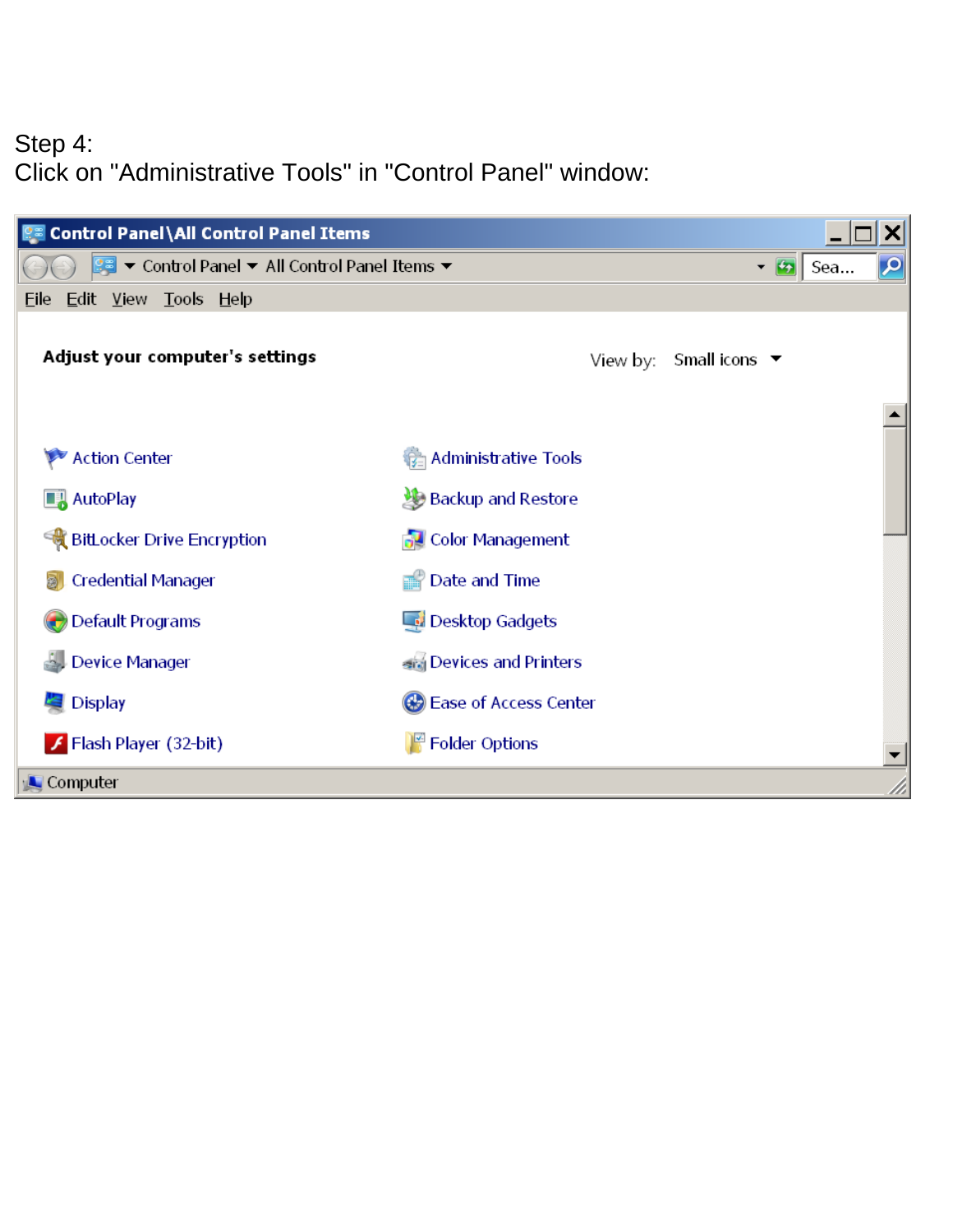#### Step 5: Double-click on "Computer Management" in the "Administrative Tools" window:

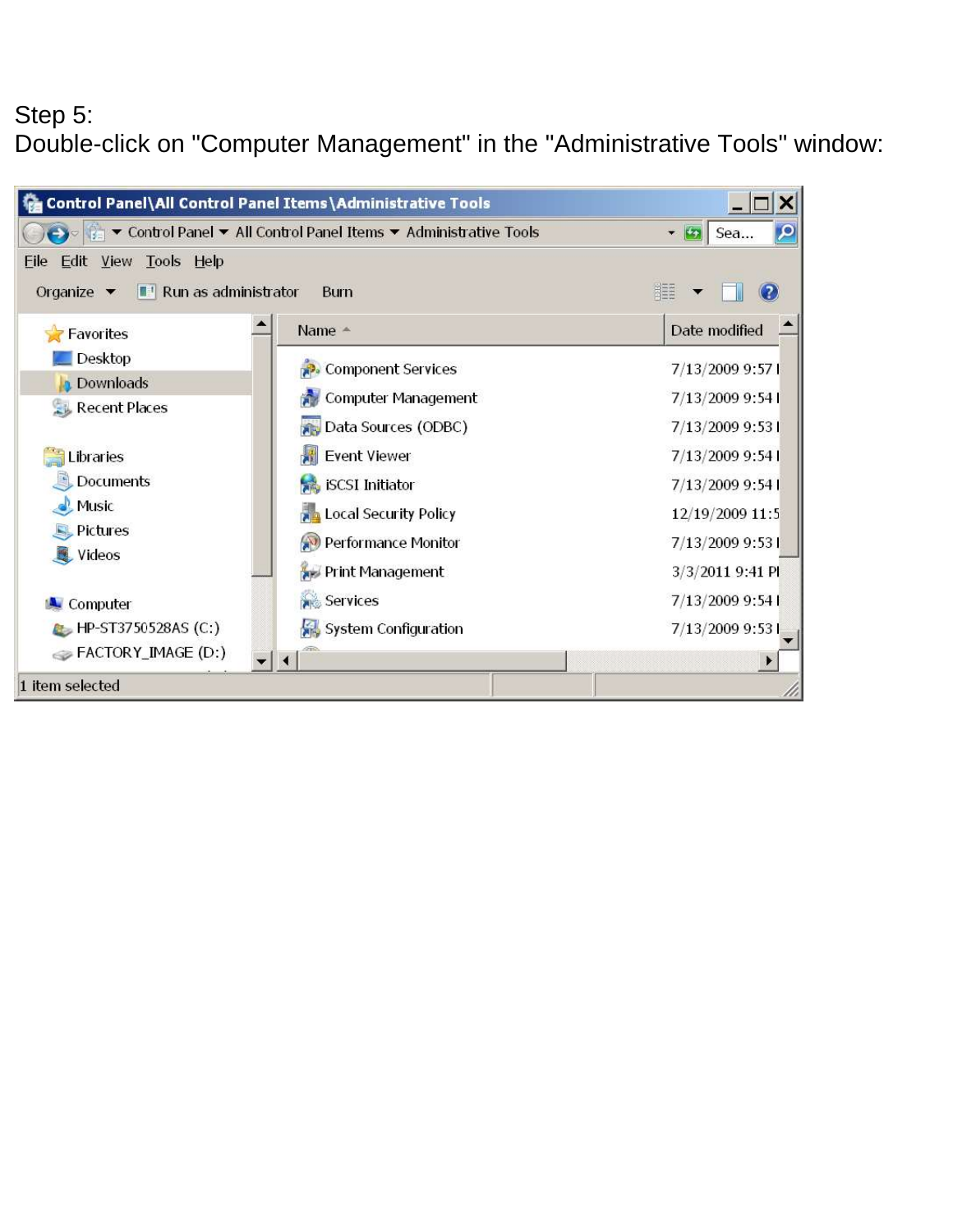#### Step 6: Click on the + Plus sign to the left of "Event Viewer" in the "Computer Management" window:

| Computer Management                                                                                                                                                                                                                                                                                                                                                                                               |                                                                                     | $\Box$ $\Box$ $\times$                           |
|-------------------------------------------------------------------------------------------------------------------------------------------------------------------------------------------------------------------------------------------------------------------------------------------------------------------------------------------------------------------------------------------------------------------|-------------------------------------------------------------------------------------|--------------------------------------------------|
| Eile Action View Help                                                                                                                                                                                                                                                                                                                                                                                             |                                                                                     |                                                  |
| $\Leftrightarrow  \overline{\mathbf{h}}  \mathbf{b}   \mathbf{R}$                                                                                                                                                                                                                                                                                                                                                 |                                                                                     |                                                  |
| Computer Management (Local)<br>□ ill System Tools<br><b>⊞ © Task Scheduler</b><br>□ <mark>■</mark> Event Viewer<br><b>⊞ Custom Views</b><br><b>E</b> Windows Logs<br><b>E L</b> Applications and Services Logs<br>Subscriptions<br><b>⊞ a</b> Shared Folders<br>□ & Local Users and Groups<br>⊕ © Performance<br>4 Device Manager<br>□ <mark>●</mark> Storage<br>图 Disk Management<br>□ services and Applications | Name<br><b><i>I</i></b> System Tools<br><b>Storage</b><br>Services and Applications | <b>Actions</b><br>Computer Man ▲<br>More Actions |
|                                                                                                                                                                                                                                                                                                                                                                                                                   |                                                                                     |                                                  |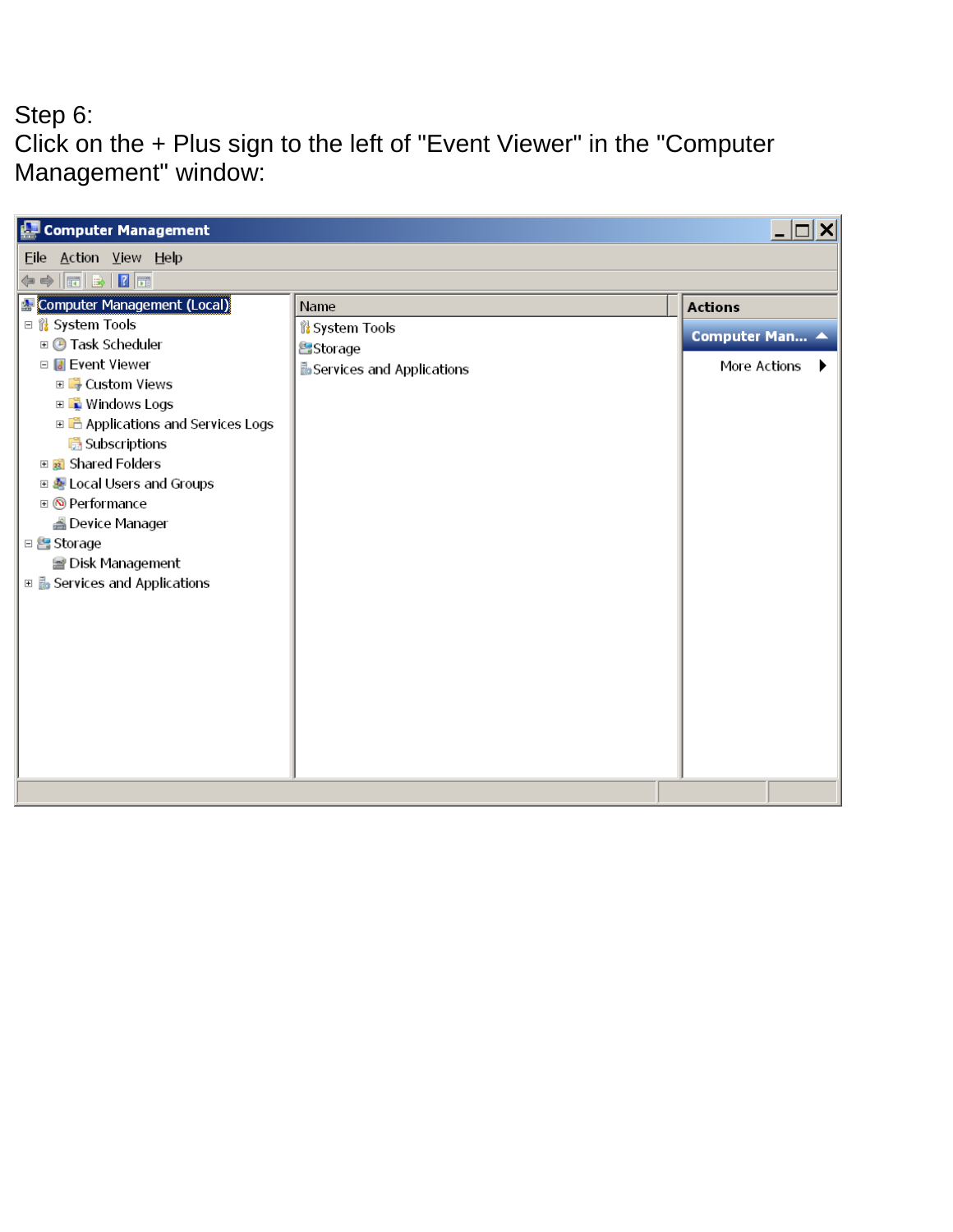## Step 7: Double-click on the "System" log in the "Name" column:

| Computer Management                                                                                           |                      |                                      |                       |                | $\overline{\phantom{a}}$ $\overline{\phantom{a}}$ $\overline{\phantom{a}}$ $\overline{\phantom{a}}$ |
|---------------------------------------------------------------------------------------------------------------|----------------------|--------------------------------------|-----------------------|----------------|-----------------------------------------------------------------------------------------------------|
| Eile Action View Help                                                                                         |                      |                                      |                       |                |                                                                                                     |
| $\Leftrightarrow$ $ \triangleright $ $\fbox{\overline{\pi}} $ $\fbox{\overline{\pi}}$ $\fbox{\overline{\pi}}$ |                      |                                      |                       |                |                                                                                                     |
| & Computer Management (Local)                                                                                 | Name                 | Type                                 | Number of Events      |                | <b>Actions</b>                                                                                      |
| □ ill System Tools<br><b>□ ⓒ Task Scheduler</b>                                                               | Application          | Administrative 33,035                |                       |                | <b>Windows Logs</b><br>▲                                                                            |
| □ R Event Viewer                                                                                              | Security             | Administrative 30,146                |                       | é              | Open Saved Lo                                                                                       |
| <b>⊞ B</b> Custom Views                                                                                       | Setup<br>System      | Operational<br>Administrative 56,330 | 633                   |                |                                                                                                     |
| <b>ED</b> Windows Logs                                                                                        | Forwarded Events     | Operational                          | 0                     | Ŧ              | Create Custom                                                                                       |
| <b>E B</b> Applications and Services Logs                                                                     |                      |                                      |                       |                | Import Custom                                                                                       |
| Subscriptions<br><b>□ a</b> Shared Folders                                                                    |                      |                                      |                       |                | View                                                                                                |
| □ & Local Users and Groups                                                                                    |                      |                                      |                       | $\mathbf{G}$   | Refresh                                                                                             |
| ⊕ © Performance                                                                                               |                      |                                      |                       | $\overline{?}$ | Help                                                                                                |
| ▲ Device Manager<br>□ 图 Storage                                                                               |                      |                                      |                       |                |                                                                                                     |
| 图 Disk Management                                                                                             |                      |                                      |                       |                | <b>Application</b><br>▲                                                                             |
| <b>El is Services and Applications</b>                                                                        |                      |                                      |                       |                | Open                                                                                                |
|                                                                                                               |                      |                                      |                       | 圍              | Properties                                                                                          |
|                                                                                                               |                      |                                      |                       | $\sqrt{2}$     | Help                                                                                                |
|                                                                                                               |                      |                                      |                       |                |                                                                                                     |
|                                                                                                               |                      |                                      |                       |                |                                                                                                     |
|                                                                                                               |                      |                                      |                       |                |                                                                                                     |
|                                                                                                               | $\blacktriangleleft$ |                                      | $\blacktriangleright$ |                |                                                                                                     |
|                                                                                                               |                      |                                      |                       |                |                                                                                                     |
|                                                                                                               |                      |                                      |                       |                |                                                                                                     |

\*\*\*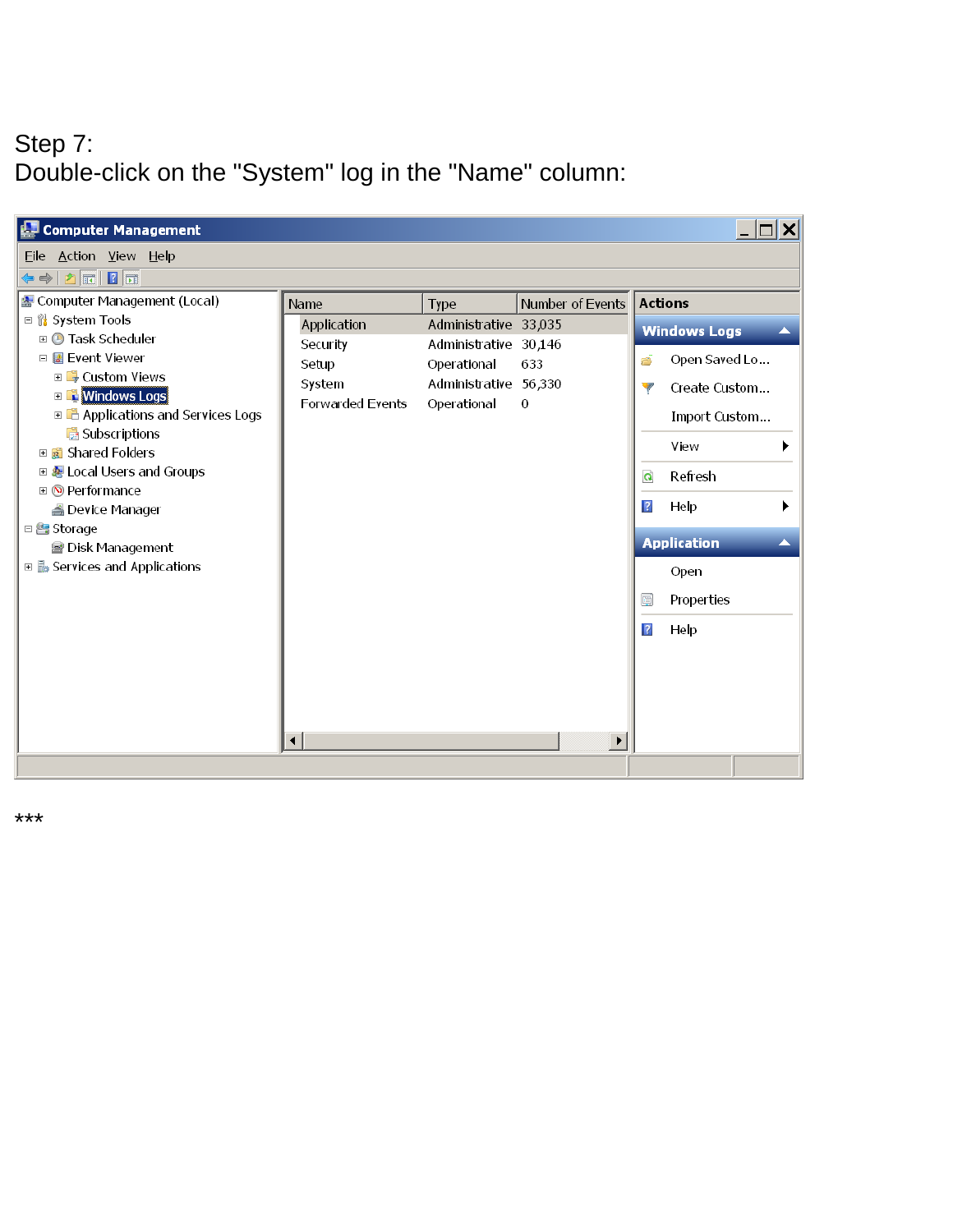Note that in our example, the "System" log reported 4 Disk Errors at the time that "Windows 7.." locked up.

| d I   <br>$a^{\parallel}$ | <b>O</b> Error       | 8/17/2011 6:09:15 PM Disk         |  | 15 None  |
|---------------------------|----------------------|-----------------------------------|--|----------|
| s                         | <b>O</b> Error       | 8/17/2011 6:09:15 PM Disk         |  | 15 None  |
|                           | <b>O</b> Error       | 8/17/2011 6:09:15 PM Disk         |  | 15 None  |
|                           | <b>O</b> Error       | 8/17/2011 6:09:15 PM Disk         |  | 15 None  |
|                           | <b>O</b> Information | 8/17/2011 6:09:11 PM Kernel-Power |  | 109(103) |

#### Step 8: Double-click on any errors that you find to get more information about them:

| <b>Event Properties - Event 15, Disk</b>                            |                                                                                                |                                         |                   |       |
|---------------------------------------------------------------------|------------------------------------------------------------------------------------------------|-----------------------------------------|-------------------|-------|
| General<br><b>Details</b><br>Log Na <u>m</u> e:<br>Source:<br>Event | The device, \Device\Harddisk1\DR1, is not ready for access yet.<br>System<br><b>Disk</b><br>15 | Logge <u>d</u> :<br>Task Category: None | 8/17/2011         |       |
| Level:<br>User:                                                     | Frror                                                                                          | Keywords:                               | Classic<br>e9280t |       |
| OpCode<br>More Information: Event Log Online                        | N/A                                                                                            | Computer:                               |                   |       |
| Co <u>p</u> y                                                       |                                                                                                |                                         |                   | Close |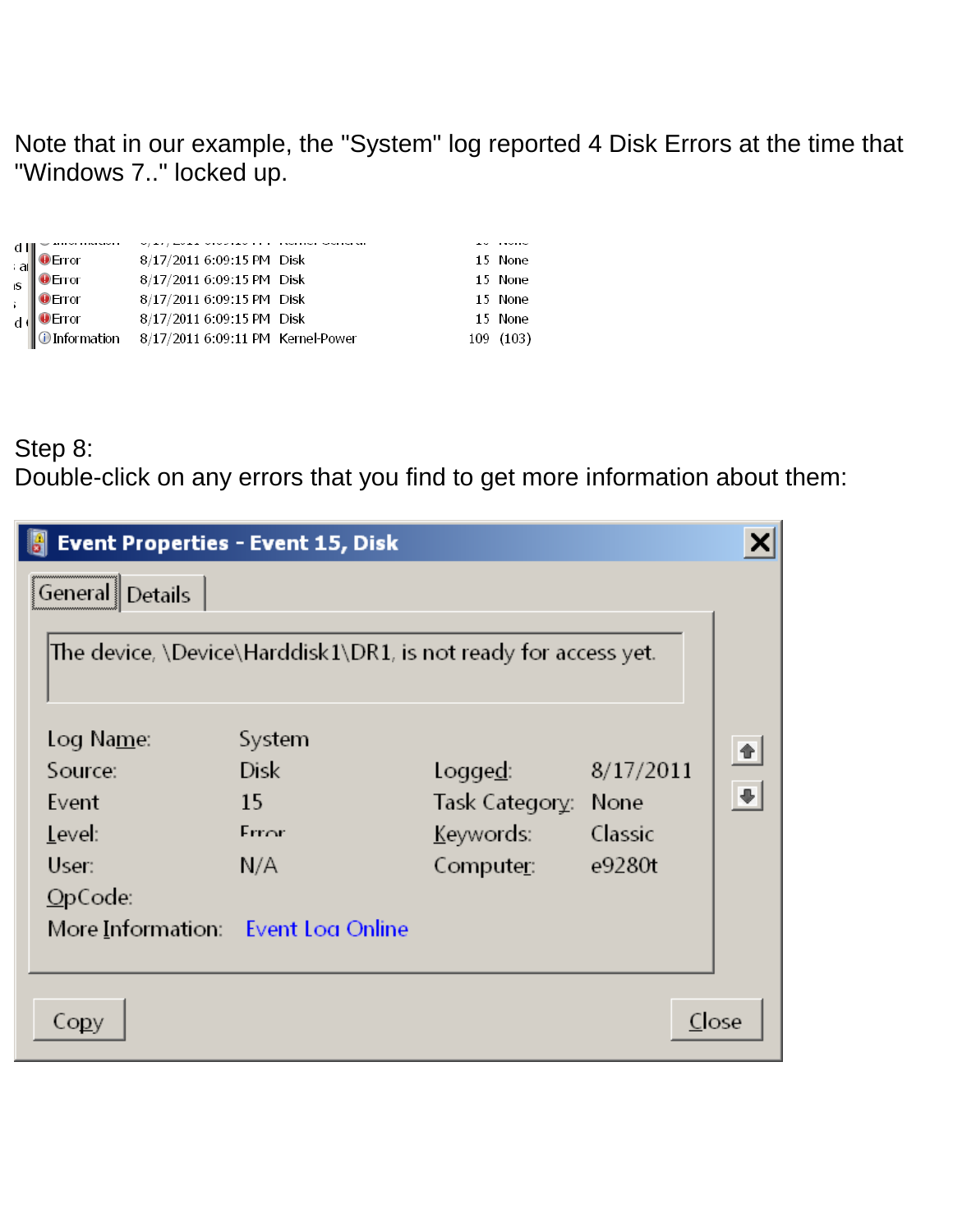#### Step 9:

Go to the left pane of the "Computer Management" window and click on the "Application" log to see if shows any errors or information notices that are pertinent to the date and time when the "System" log showed disk errors:

| <b>Computer Management</b>          |       |                                                 |                                                                                        |                      | $ \Box$ $\times$             |
|-------------------------------------|-------|-------------------------------------------------|----------------------------------------------------------------------------------------|----------------------|------------------------------|
| Eile Action View Help               |       |                                                 |                                                                                        |                      |                              |
| 2 回日付                               |       |                                                 |                                                                                        |                      |                              |
| Computer Management (Local)         | Level | Date and Time                                   | Source                                                                                 | Ev Task Category     | <b>Actions</b>               |
| 日 Il System Tools                   |       | Information 9/7/2011 7:41:49 AM Security-SPP    |                                                                                        | 903 None             | $A_{\text{out}}$ $\triangle$ |
| <b>E LA Task Scheduler</b>          |       | 2 Information 9/7/2011 7:36:47 AM Security-SPP  |                                                                                        | 902 None             |                              |
| III Lil Event Viewer                |       | @Information 9/7/2011 7:36:47 AM Security-SPP   |                                                                                        | 1003 None            | 줊                            |
| <b>E</b> Custom Views               |       | @Information 9/7/2011 7:36:47 AM Security-SPP   |                                                                                        | 1066 None            | ۳                            |
| E Vindows Logs                      |       | @Information 9/7/2011 7:36:46 AM Security-SPP   |                                                                                        | 900 None             |                              |
| Application                         |       |                                                 | @Information 9/7/2011 7:32:14 AM Office Software Protection Platform Service 1003 None |                      |                              |
| <b>El Security</b>                  |       |                                                 | @Information 9/7/2011 7:30:11 AM Office Software Protection Platform Service 1003 None |                      |                              |
| <b>Setup</b>                        |       |                                                 | @Information 9/7/2011 7:25:21 AM Office Software Protection Platform Service 1003 None |                      |                              |
| System<br>Forwarded Events          |       |                                                 | @Information 9/7/2011 7:16:25 AM Office Software Protection Platform Service 1003 None |                      |                              |
| E Applications and Services Logs    |       |                                                 | @Information 9/7/2011 7:16:24 AM Office Software Protection Platform Service           | 902 None             | 団                            |
| <b>Subscriptions</b>                |       |                                                 | @Information 9/7/2011 7:16:24 AM Office Software Protection Platform Service 1066 None |                      |                              |
| <b>E all Shared Folders</b>         |       |                                                 | @Information_9/7/2011_7:16:24 AM_Office Software Protection Platform Service           | 900 None             | 兽                            |
| E & Local Users and Groups          |       | @Information 9/7/2011 6:14:00 AM LoadPerf       |                                                                                        | 1000 None            | 词                            |
| # N Performance                     |       | @Information 9/7/2011 6:13:34 AM LoadPerf       |                                                                                        | 1001 None            |                              |
| as Device Manager                   |       | @Information 9/7/2011 5:58:41 AM Security-SPP   |                                                                                        | 903 None             |                              |
| E El Storage                        |       | @Information 9/7/2011 5:57:48 AM LoadPerf       |                                                                                        | 1000 None            | ٠                            |
| El Disk Management                  |       | Elnformation 9/7/2011 5:57:48 AM LoadPerf       |                                                                                        | 1001 None            |                              |
| <b>E.</b> Services and Applications |       | @Information 9/7/2011 5:55:41 AM SecurityCenter |                                                                                        | 1 None               | a                            |
|                                     |       | Dinformation 9/7/2011 5:53:59 AM Search         |                                                                                        | 1003 Search service  | Ð                            |
|                                     |       | @Information 9/7/2011 5:53:58 AM ESENT          |                                                                                        | 302 Logging Recovery |                              |
|                                     |       | Elinformation 9/7/2011 5:53:56 AM ESENT         |                                                                                        | 301 Logging/Recovery | $E_{\rm{m}}$ $\triangleq$    |
|                                     |       | D Information 9/7/2011 5:53:48 AM ESENT         |                                                                                        | 301 Logging Recovery | œ                            |
|                                     |       | @Information 9/7/2011 5:53:48 AM ESENT          |                                                                                        | 300 Logging Recovery |                              |
|                                     |       | @Information 9/7/2011 5:53:48 AM ESENT          |                                                                                        | 102 General          | 围                            |
|                                     |       | Chriormation 9/7/2011 5:53:41 AM Security-SPP   |                                                                                        | 902 None             | 脑                            |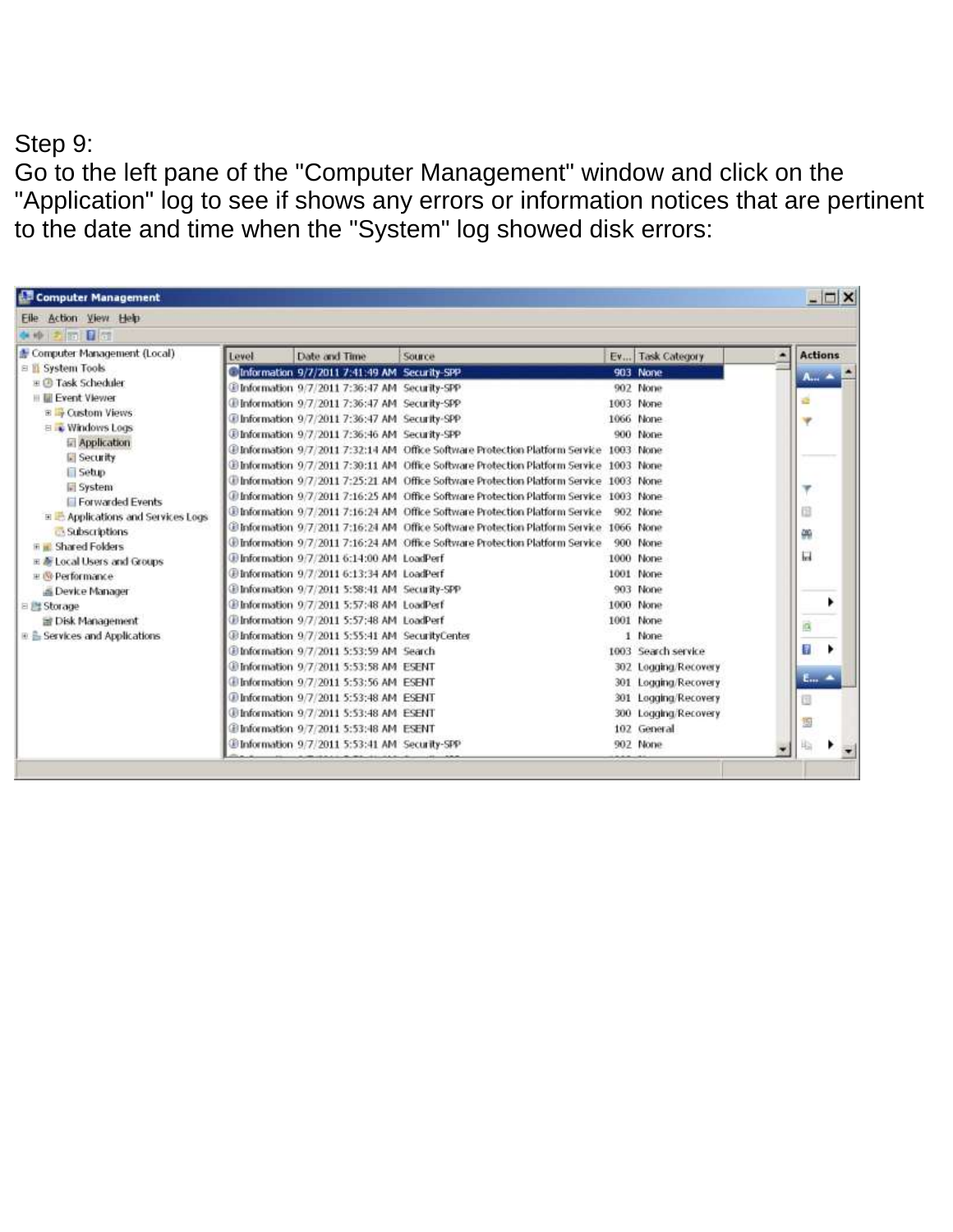#### Step 10:

Go to the left pane of the "Computer Management" window and click on the "Security" log to see if shows any errors or information notices that are pertinent to the date and time when the "System" log showed disk errors.

| <b>Computer Management</b>                  |                 |               |                                                                                                     |                  | $ \Box$ $\times$         |
|---------------------------------------------|-----------------|---------------|-----------------------------------------------------------------------------------------------------|------------------|--------------------------|
| Eile Action View Help                       |                 |               |                                                                                                     |                  |                          |
| 中方面目面                                       |                 |               |                                                                                                     |                  |                          |
| Computer Management (Local)                 | <b>Keywords</b> | Date and Time | Source                                                                                              | Ev Task Category | <b>Actions</b>           |
| 日 il System Tools                           |                 |               | Audit Success 9/7/2011 7:41:17 AM Microsoft Windows security auditing. 4672 Special Logon           |                  | $5$ $\triangle$          |
| <b>E C</b> Task Scheduler                   |                 |               | Audit Success 9/7/2011 7:41:17 AM Microsoft Windows security auditing. 4624 Logon                   |                  |                          |
| E Event Viewer                              |                 |               | Audit Success 9/7/2011 7:11:47 AM Microsoft Windows security auditing. 4672 Special Logon           |                  | ø                        |
| $E \rightarrow$ Custom Views                |                 |               | Audit Success 9/7/2011 7:11:47 AM. Microsoft Windows security auditing, 4624. Logon.                |                  | w                        |
| <b>E</b> Windows Logs                       |                 |               | Audit Success 9/7/2011 5:54:40 AM. Microsoft Windows security auditing. 4624 Logon                  |                  |                          |
| Application                                 |                 |               | Audit Success 9/7/2011 5:54:40 AM Microsoft Windows security auditing. 4648 Logon                   |                  |                          |
| <b>Security</b>                             |                 |               | Audit Success 9/7/2011 5:54:40 AM Microsoft Windows security auditing. 4724 User Account Management |                  |                          |
| Setup                                       |                 |               | Audit Success 9/7/2011 5:54:40 AM Microsoft Windows security auditing. 4738 User Account Management |                  |                          |
| <b>El System</b>                            |                 |               | Audit Success 9/7/2011 5:53:55 AM Microsoft Windows security auditing. 4672 Special Logon           |                  | ٧                        |
| <b>El Forwarded Events</b>                  |                 |               | Audit Success 9/7/2011 5:53:55 AM Microsoft Windows security auditing. 4624 Logon                   |                  | 66                       |
| E Applications and Services Logs            |                 |               | Audit Success 9/7/2011 5:53:47 AM Microsoft Windows security auditing. 4672 Special Logon           |                  |                          |
| Subscriptions<br><b>E at Shared Folders</b> |                 |               | Audit Success 9/7/2011 5:53:47 AM Microsoft Windows security auditing. 4624 Logon                   |                  | 鶙                        |
| <b>IF A Local Users and Groups</b>          |                 |               | Audit Success 9/7/2011 5:53:40 AM Microsoft Windows security auditing. 4624 Logon                   |                  | ш                        |
| <b>E &amp; Performance</b>                  |                 |               | Audit Success 9/7/2011 5:53:25 AM Microsoft Windows security auditing. 4672 Special Logon           |                  |                          |
| <b>E</b> Device Manager                     |                 |               | Audit Success 9/7/2011 5:53:25 AM Microsoft Windows security auditing. 4624 Logon                   |                  |                          |
| 日間 Storage                                  |                 |               | Audit Success 9/7/2011 5:53:23 AM Microsoft Windows security auditing. 5056 System Integrity        |                  |                          |
| El Disk Management                          |                 |               | Audit Success 9/7/2011 5:53:23 AM Microsoft Windows security auditing. 4672 Special Logon           |                  |                          |
| <b>E Services and Applications</b>          |                 |               | Audit Success 9/7/2011 5:53:23 AM Microsoft Windows security auditing. 4624 Logon                   |                  | a                        |
|                                             |                 |               | Audit Success 9/7/2011 5:53:23 AM Microsoft Windows security auditing. 4624 Logon                   |                  | Ŧ.                       |
|                                             |                 |               | Audit Success 9/7/2011 5:53:23 AM Microsoft Windows security auditing. 4648 Logon                   |                  |                          |
|                                             |                 |               | Audit Success 9/7/2011 5:53:22 AM Microsoft Windows security auditing. 4672 Special Logon           |                  | $E_{\rm{m}}$ $\triangle$ |
|                                             |                 |               | Audit Success 9/7/2011 5:53:22 AM Microsoft Windows security auditing. 4624 Logon                   |                  |                          |
|                                             |                 |               | Audit Success 9/7/2011 5:53:22 AM Microsoft Windows security auditing. 4672 Special Logon           |                  | Ð                        |
|                                             |                 |               | Audit Success 9/7/2011 5:53:22 AM Microsoft Windows security auditing. 4624 Logon                   |                  | S                        |
|                                             |                 |               | Audit Success 9/7/2011 5:53:21 AM Microsoft Windows security auditing. 4672 Special Logon           |                  | 瑜                        |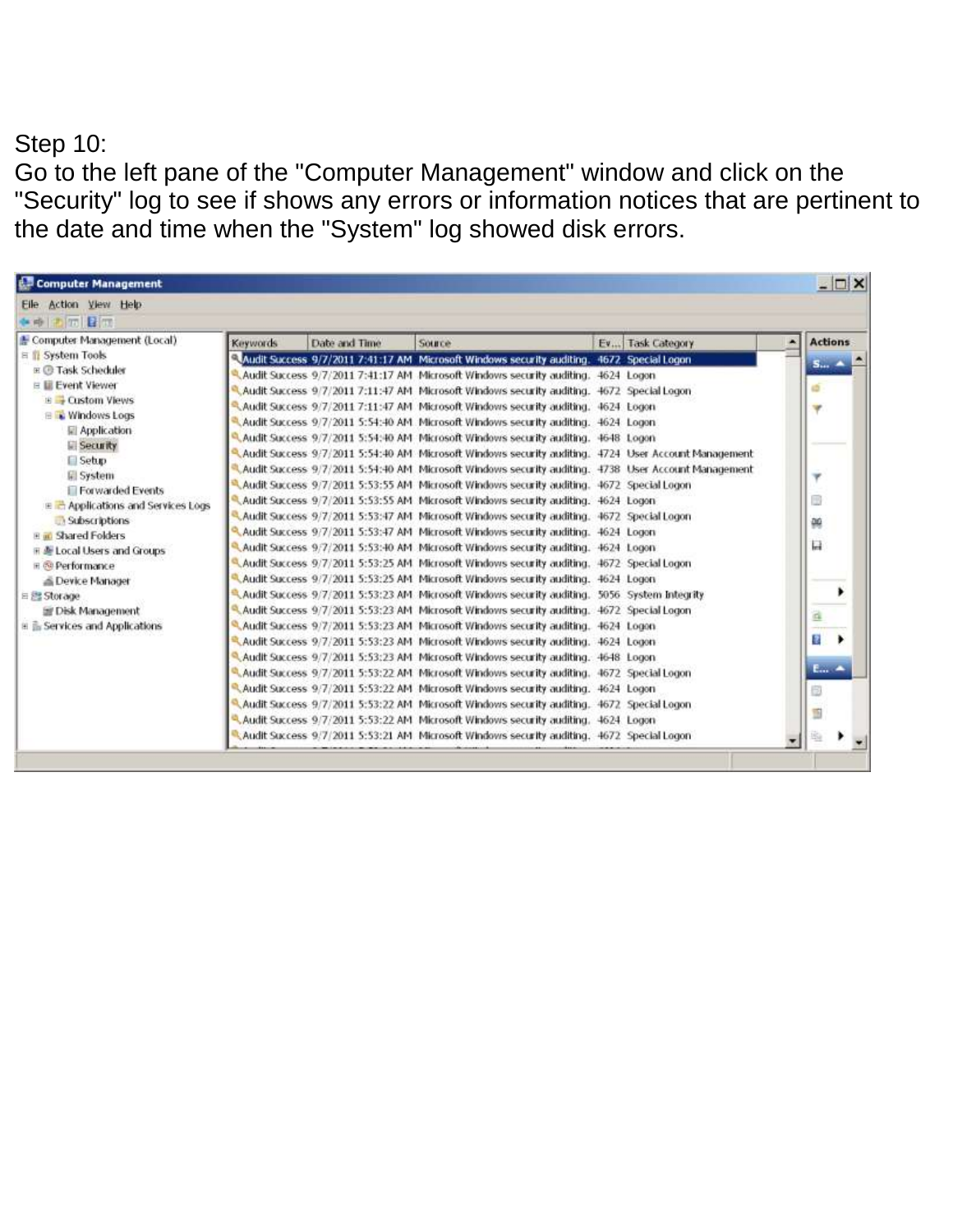#### Step 11:

Go to the left pane of the "Computer Management" window and click on the "Setup" log to see if shows any errors or information notices that are pertinent to the date and time when the "System" log showed disk errors.

| Eile Action View Help                                                 |                                   |                       |           |                        |   |                              |
|-----------------------------------------------------------------------|-----------------------------------|-----------------------|-----------|------------------------|---|------------------------------|
| 大陆接面                                                                  |                                   |                       |           |                        |   |                              |
| Computer Management (Local)                                           | Level                             | Date and Time         | Source    | Event ID Task Category | ٠ | <b>Actions</b>               |
| $\equiv \frac{\partial \mathbf{r}}{\partial \mathbf{r}}$ System Tools | <b>C</b> Information              | 9/6/2011 3:58:57 PM   | Servicing | 2 None                 |   | $S_{\text{max}}$ $\triangle$ |
| <b>E @ Task Scheduler</b>                                             | <b>D</b> Information              | 9/6/2011 3:58:47 PM   | Servicing | 1 None                 |   |                              |
| ■ <b>III Event Viewer</b>                                             | <sup>D</sup> Information          | 8/24/2011 8:03:37 AM  | Servicing | 2 None                 |   | a.                           |
| <b>El Gustom Views</b>                                                | D Information                     | 8/24/2011 8:03:24 AM  | Servicing | 1 None                 |   | v.                           |
| E La Windows Logs                                                     | <b>D</b> Information              | 8/24/2011 7:02:48 AM  | Servicing | 3 None                 |   |                              |
| <b>■ Application</b>                                                  | <b>D</b> Information              | 8/24/2011 7:02:19 AM  | Servicing | 1 None                 |   |                              |
| <b>El Security</b>                                                    | <b>D</b> Information              | 8/12/2011 12:54:26 PM | Servicing | 2 None                 |   |                              |
| <b>Setup</b>                                                          | <b>D</b> Information              | 8/12/2011 12:54:26 PM | Servicing | 2 None                 |   |                              |
| System                                                                | D Information                     | 8/12/2011 12:54:26 PM | Servicing | 2 None                 |   | ٠                            |
| <b>El Forwarded Events</b>                                            | <b><i><u>Dinformation</u></i></b> | 8/12/2011 12:54:26 PM | Servicing | 2 None                 |   | B                            |
| E Applications and Services Logs<br>Subscriptions                     | <b><i>O</i></b> Information       | 8/12/2011 12:54:26 PM | Servicing | 2 None                 |   |                              |
| <b>E E Shared Folders</b>                                             | <b>D</b> Information              | 8/12/2011 12:54:26 PM | Servicing | 2 None                 |   | 鷏                            |
| ※ 图 Local Users and Groups                                            | Il Information                    | 8/12/2011 12:54:26 PM | Servicing | 2 None                 |   | 目                            |
| <b>E</b> W Performance                                                | <b>D</b> Information              | 8/12/2011 12:54:25 PM | Servicing | 2 None                 |   |                              |
| E Device Manager                                                      | <b><i><u>Elpformation</u></i></b> | 8/12/2011 12:50:30 PM | Servicing | 4 None                 |   |                              |
| 日 图 Storage                                                           | <b>D</b> Information              | 8/12/2011 12:50:21 PM | Servicing | 1 None                 |   |                              |
| Disk Management                                                       | <b>D</b> Information              | 8/12/2011 12:50:21 PM | Servicing | 4 None                 |   |                              |
| E is Services and Applications                                        | Dinformation                      | 8/12/2011 12:50:15 PM | Servicing | 1 None                 |   | d.                           |
|                                                                       | <b>D</b> Information              | 8/12/2011 12:50:15 PM | Servicing | 4 None                 |   | f9.<br>٠                     |
|                                                                       | <b>Elnformation</b>               | 8/12/2011 12:50:04 PM | Servicing | 1 None                 |   |                              |
|                                                                       | <b>D</b> Information              | 8/12/2011 12:50:04 PM | Servicing | 4 None                 |   | E., 4                        |
|                                                                       | <b>D</b> Information              | 8/12/2011 12:49:57 PM | Servicing | 1 None                 |   | 隨                            |
|                                                                       | U Information                     | 8/12/2011 12:48:32 PM | Servicing | 4 None                 |   |                              |
|                                                                       | <b>D</b> Information              | 8/12/2011 12:48:15 PM | Servicing | 1 None                 |   | 圆                            |
|                                                                       | <b>D</b> Information              | 8/12/2011 12:48:03 PM | Servicing | 4 None                 | ۰ | 临                            |

#### Step 12:

Close the "Computer Management" window by clicking on the "X" button in the upper right-hand corner.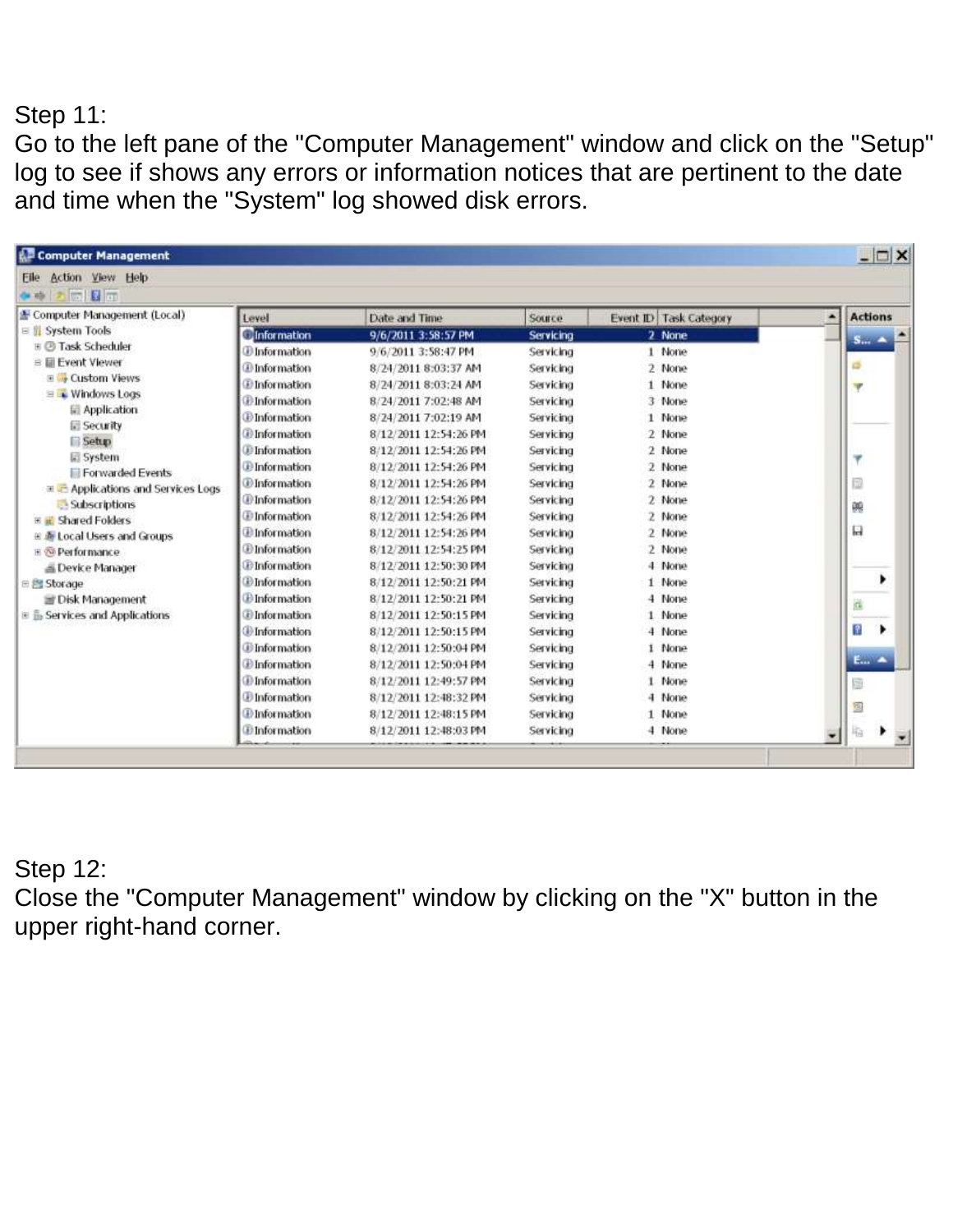Step 13: Click on the Windows "Start" button:

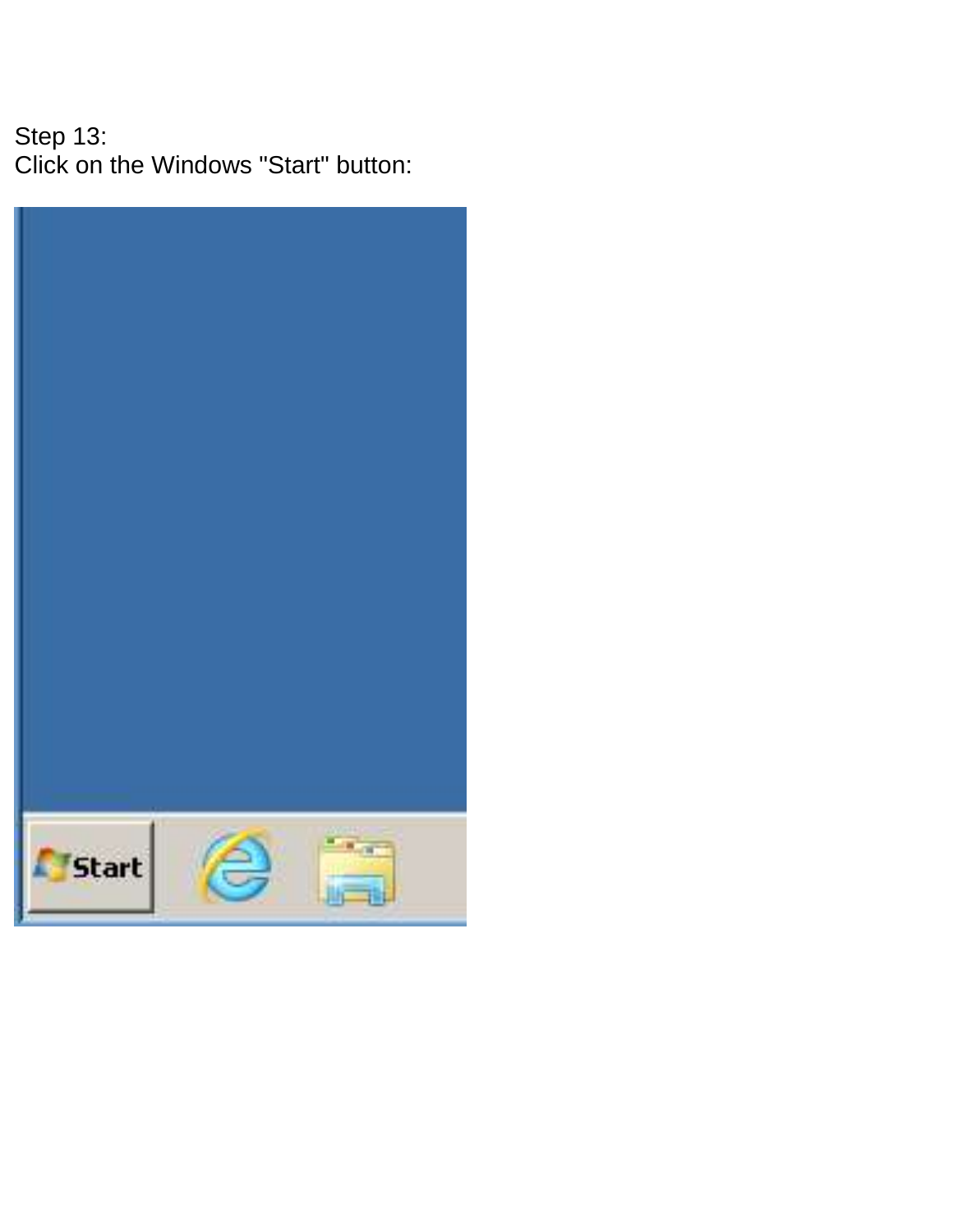### Step 14: Click on "Computer" or "My Computer", or "Windows Explorer" in the "Start menu":

| testuser<br>Documents<br>Pictures<br>Music<br>Computer<br>Control Panel<br>Devices and Printers<br>Default Programs<br>Help and Support<br>All Programs<br>$\vert \Omega \vert$<br>$\blacktriangleright$<br>Shut down<br>Search programs and files |  |
|----------------------------------------------------------------------------------------------------------------------------------------------------------------------------------------------------------------------------------------------------|--|
|                                                                                                                                                                                                                                                    |  |
|                                                                                                                                                                                                                                                    |  |
|                                                                                                                                                                                                                                                    |  |
|                                                                                                                                                                                                                                                    |  |
|                                                                                                                                                                                                                                                    |  |
|                                                                                                                                                                                                                                                    |  |
|                                                                                                                                                                                                                                                    |  |
|                                                                                                                                                                                                                                                    |  |
|                                                                                                                                                                                                                                                    |  |
|                                                                                                                                                                                                                                                    |  |
|                                                                                                                                                                                                                                                    |  |
|                                                                                                                                                                                                                                                    |  |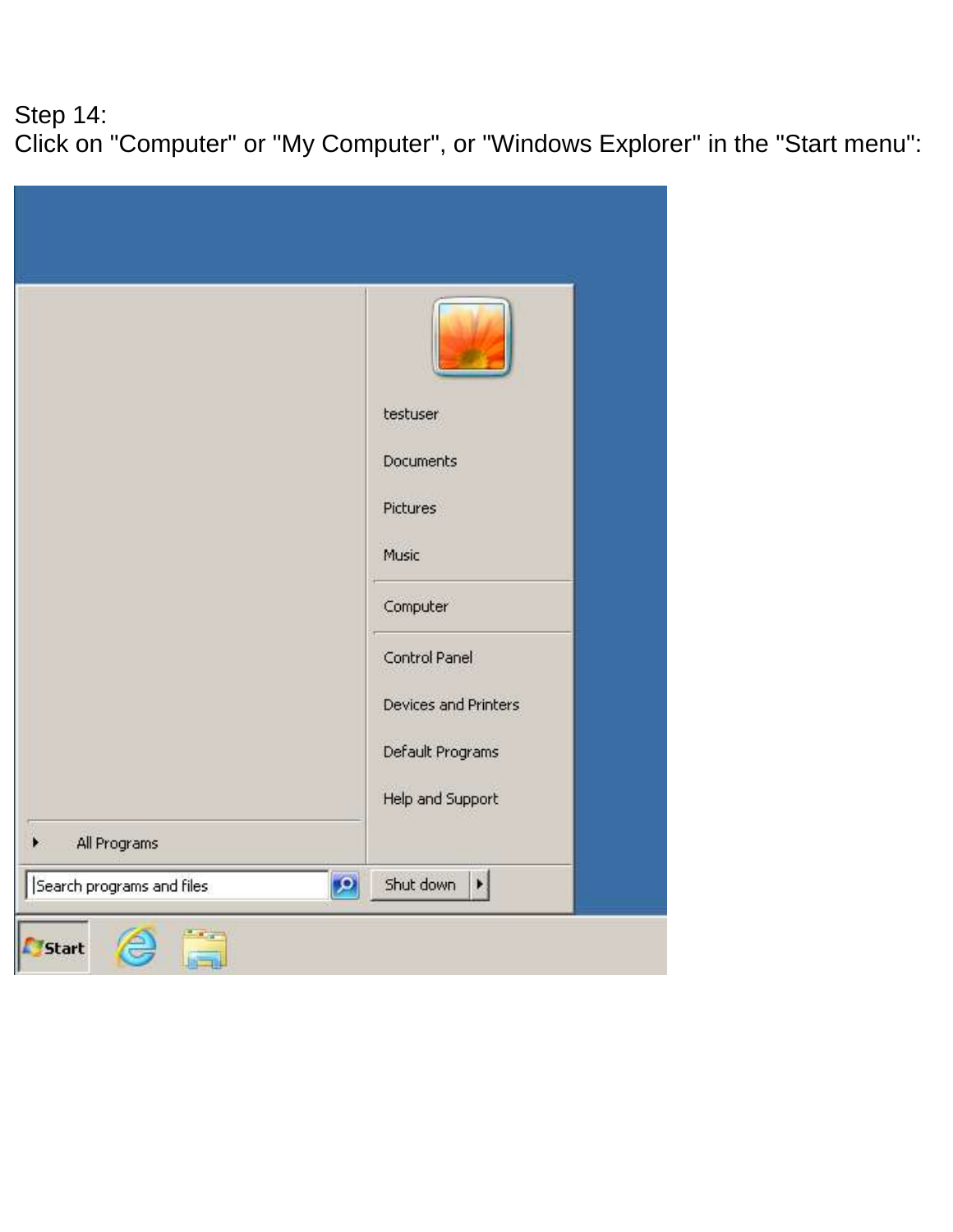#### Step 15: A "Windows Explorer" window will be displayed:

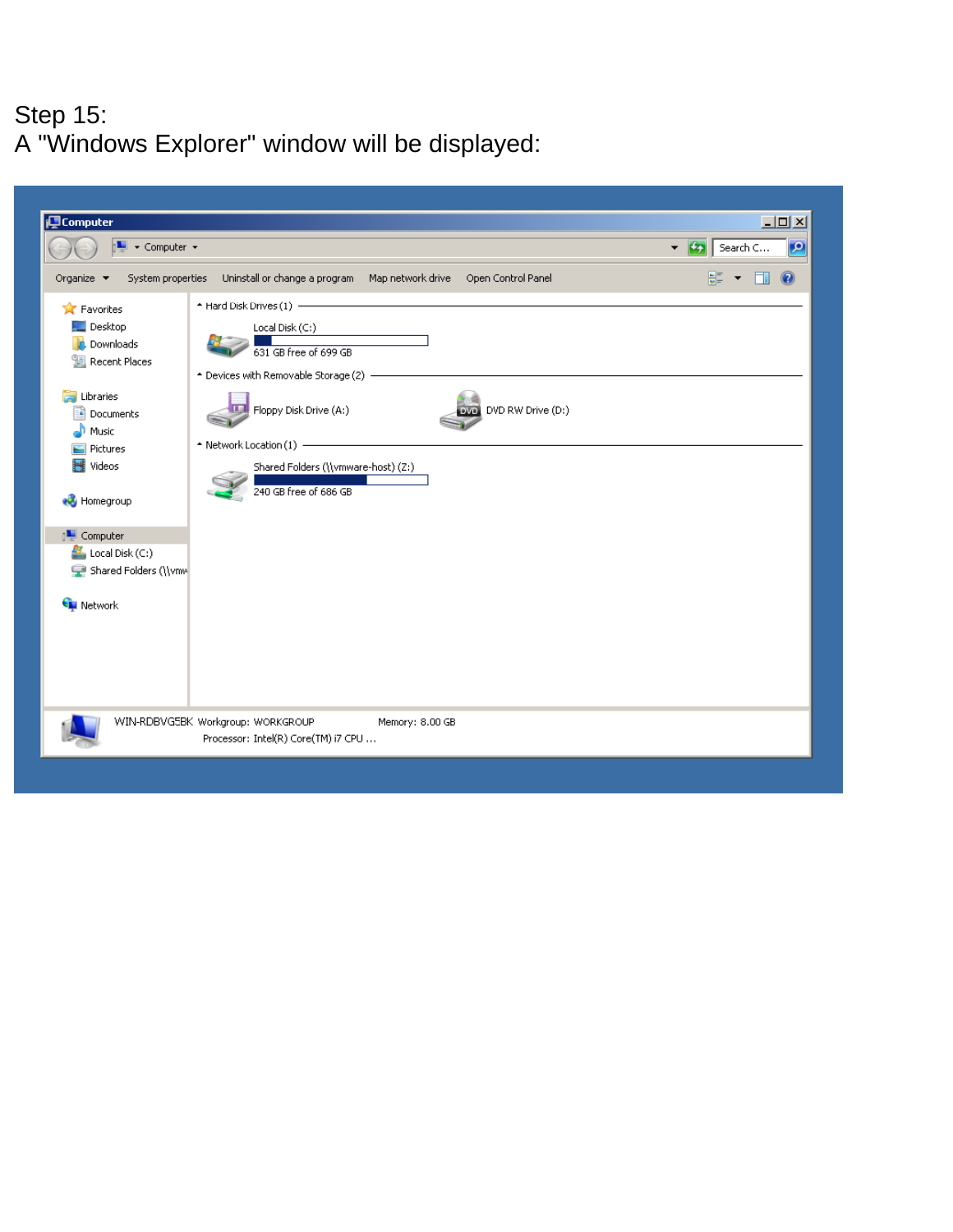Step 16: Use the right mouse button to click on the C: drive.

#### Step 17:

A pop-up utility menu will be displayed:

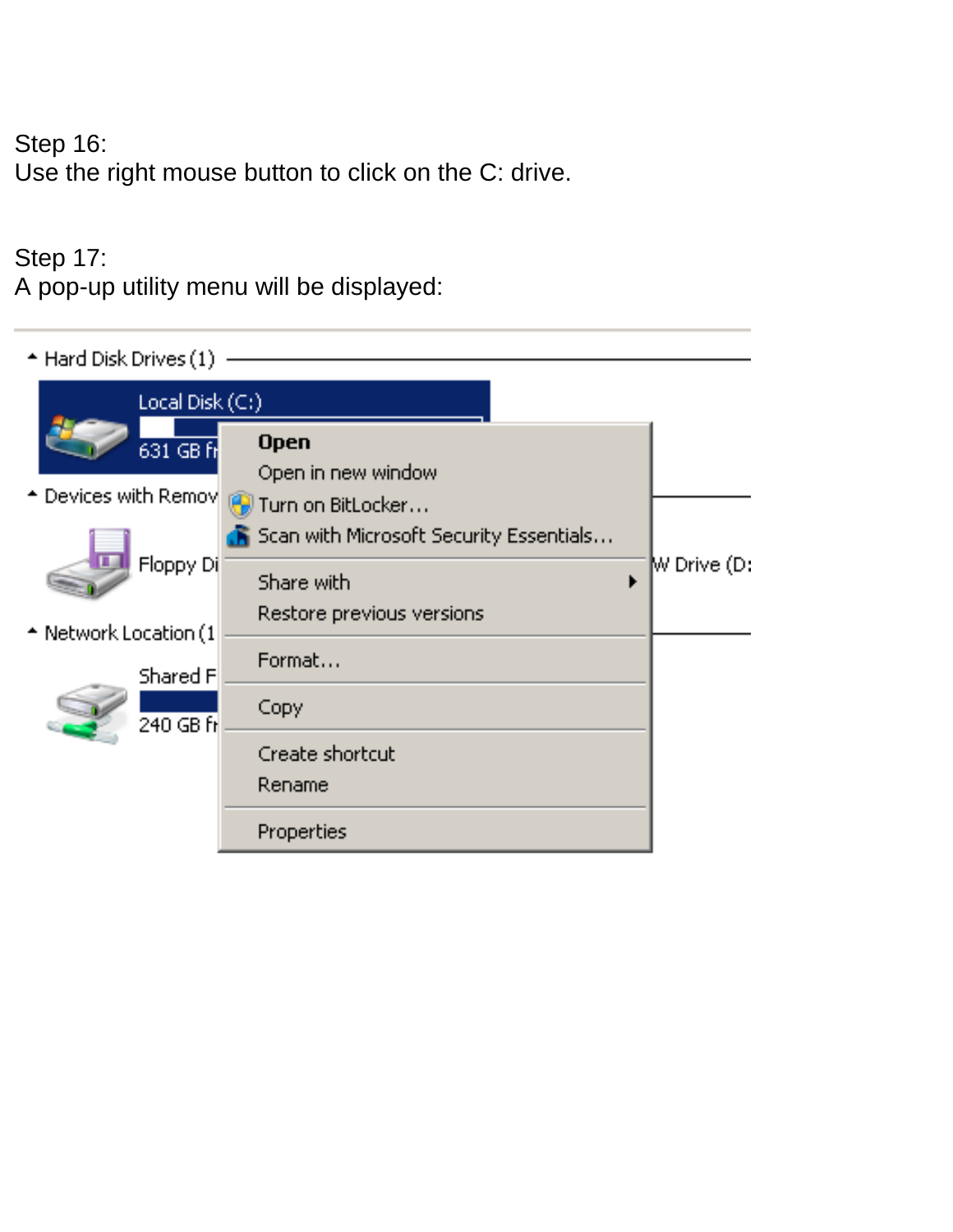#### Step 18: Click on "Properties" in the pop-up utility menu:

### Step 19:

A "Properties" box will be displayed:

| Local Disk (C:) Properties           |                                                                                                                                   | $\mathbf{x}$     |
|--------------------------------------|-----------------------------------------------------------------------------------------------------------------------------------|------------------|
| Security<br>General                  | <b>Previous Versions</b><br>Tools<br>Hardware                                                                                     | Quota<br>Sharing |
|                                      |                                                                                                                                   |                  |
| Type:<br><b>NTFS</b><br>File system: | <b>Local Disk</b>                                                                                                                 |                  |
| Used space:                          | 73,277,997,056 bytes                                                                                                              | 68.2 GB          |
| Free space:                          | 678,339,178,496 bytes                                                                                                             | 631 GB           |
| Capacity:                            | 751,617,175,552 bytes                                                                                                             | 699 GB           |
|                                      |                                                                                                                                   | Disk Cleanup     |
|                                      | Drive C:                                                                                                                          |                  |
| п<br>file properties                 | Compress this drive to save disk space<br>$\blacktriangleright$ Allow files on this drive to have contents indexed in addition to |                  |
|                                      | Cancel<br>OΚ                                                                                                                      | Apply            |
|                                      |                                                                                                                                   |                  |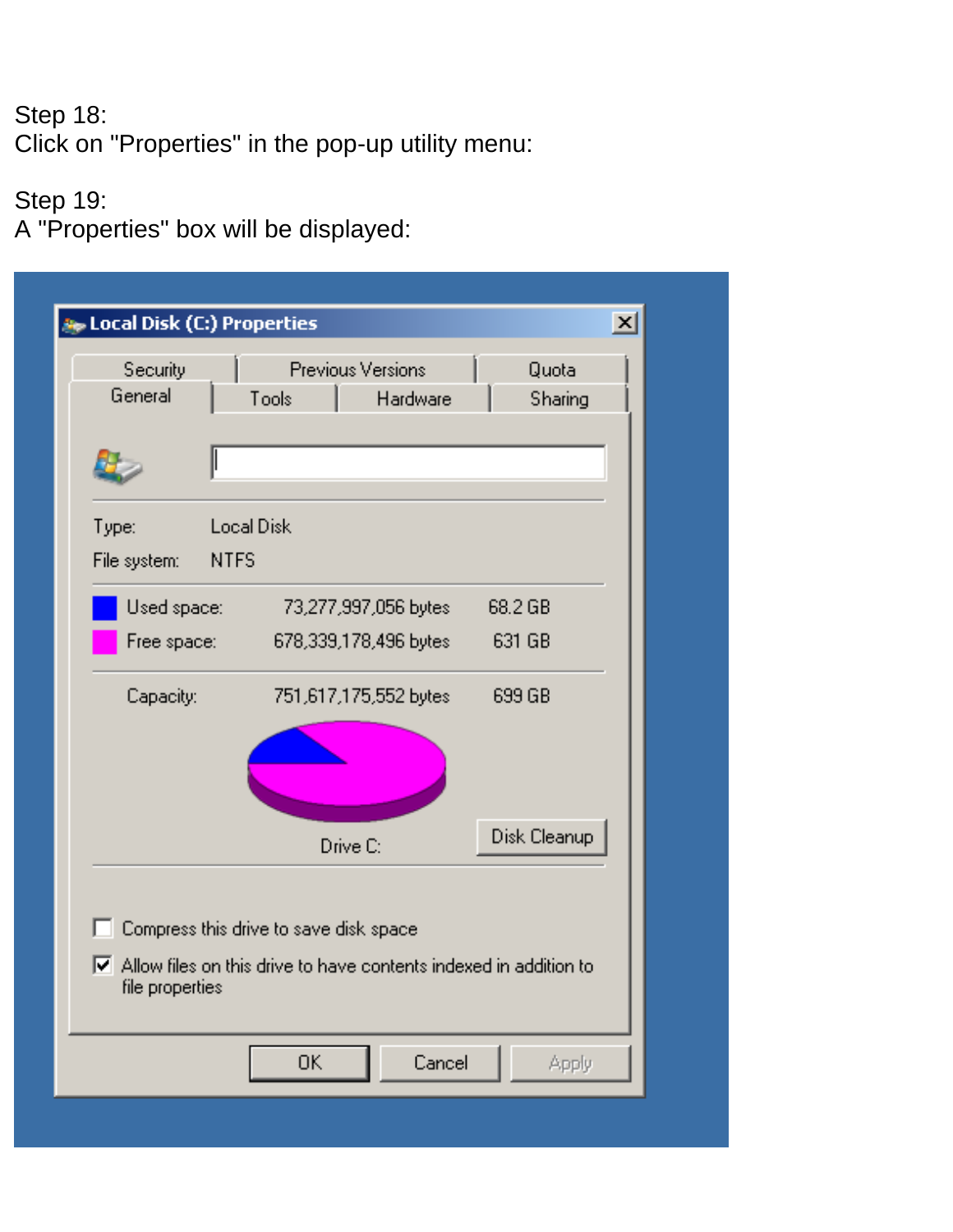#### Step 20: Click on the "Tools" tab:

| HP-ST3750528AS (C:) Properties                                                       |  |
|--------------------------------------------------------------------------------------|--|
| Security<br>Previous Versions<br>Quota<br>Tools<br>Sharing<br>General<br>Hardware    |  |
| Error-checking<br>This option will check the drive for errors.<br>heck now           |  |
| Defragmentation<br>This option will defragment files on the drive.<br>Defragment now |  |
| Backup<br>This option will back up files on the drive.<br>Back up now                |  |
|                                                                                      |  |
| ОK<br>Cancel<br>Apply                                                                |  |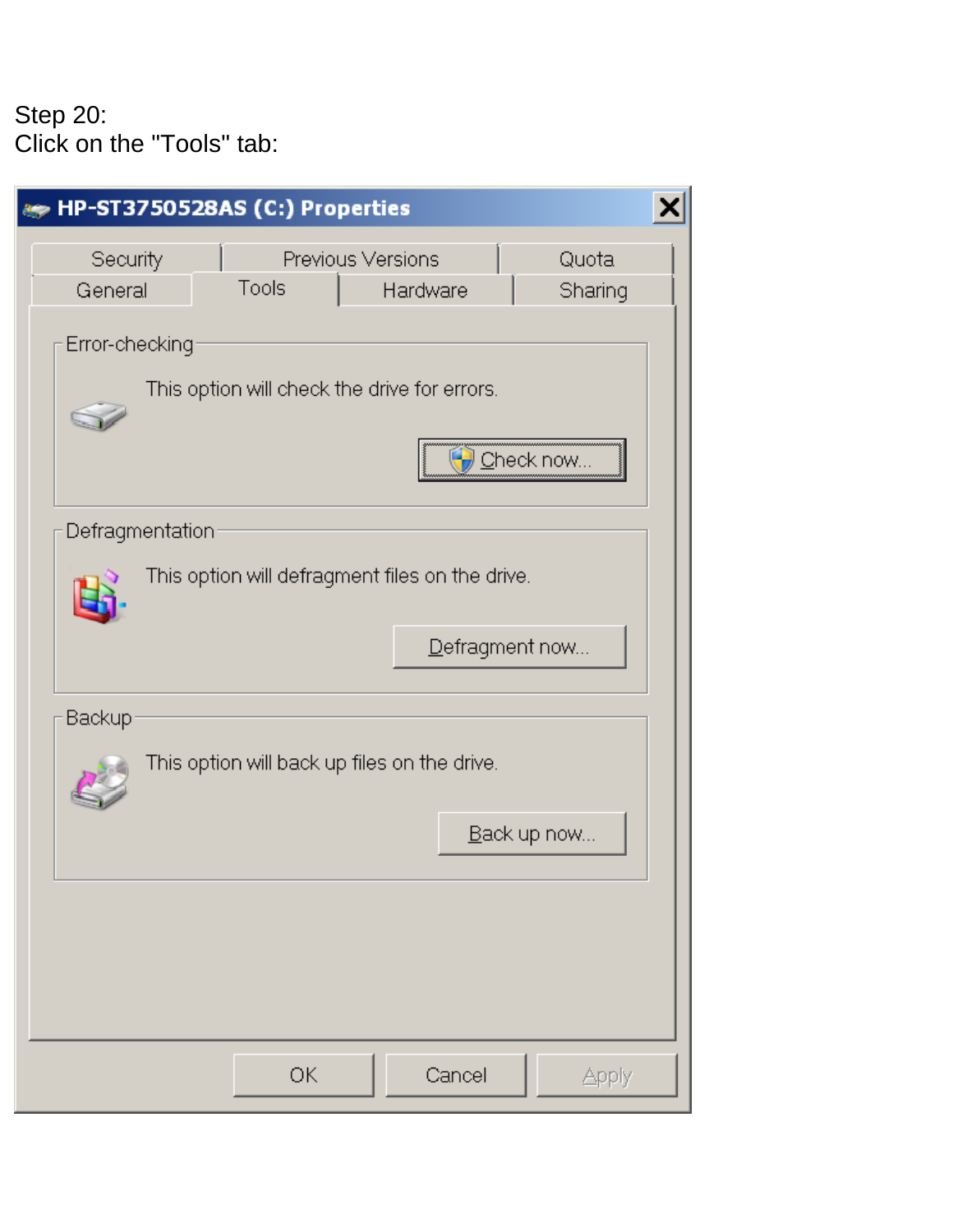Step 21: Click on the "Check now.." button.

Step 22: A "Check Disk" box will be displayed:

| Check Disk HP-ST3750528AS (C:)                                                                             |  |
|------------------------------------------------------------------------------------------------------------|--|
| Check disk options<br>Automatically fix file system errors<br>Scan for and attempt recovery of bad sectors |  |
| Cance                                                                                                      |  |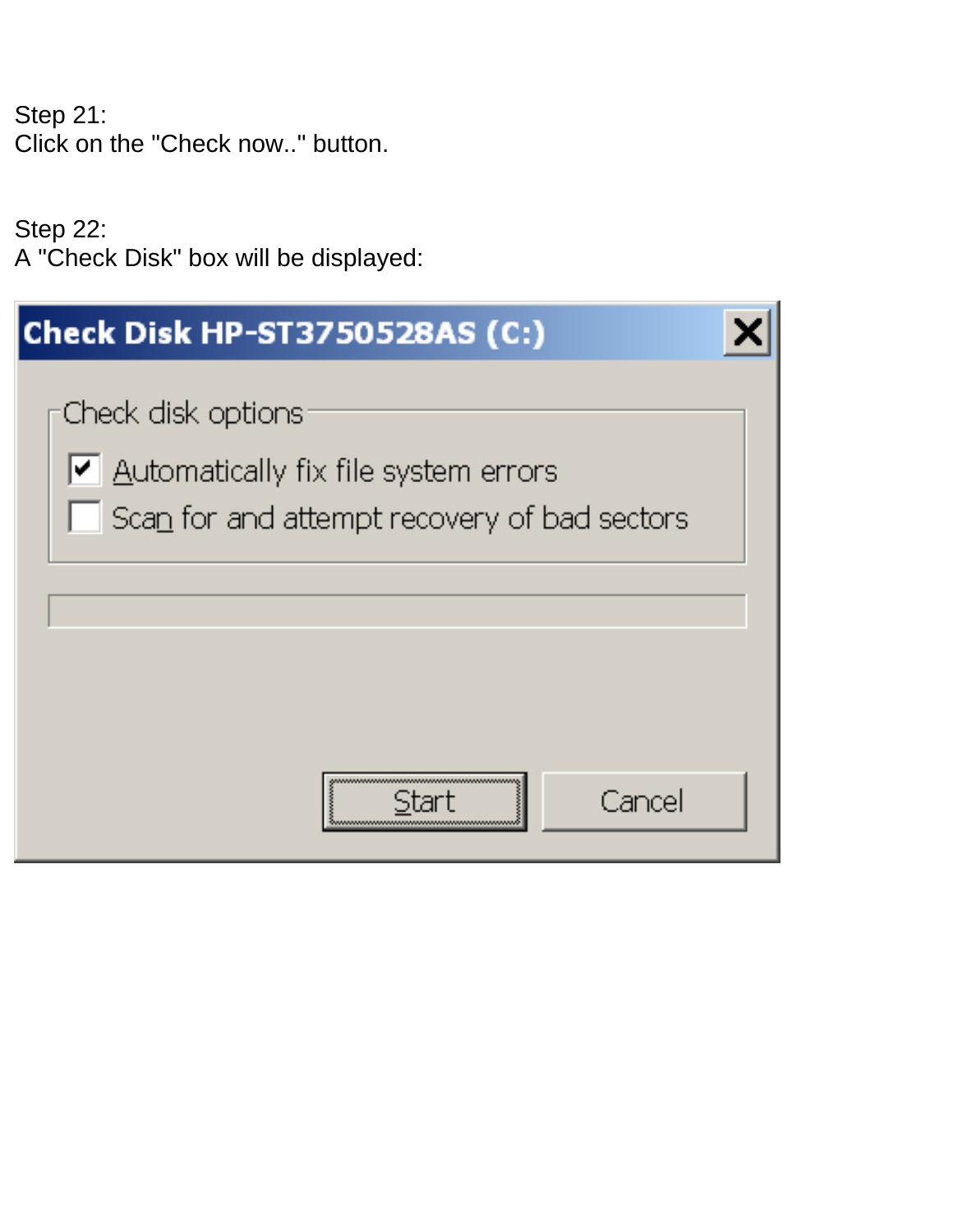Step 23:

Place a checkmark in the box to the left of "Scan for and attempt recovery of bad sectors":

| Check Disk HP-ST3750528AS (C:)                                                                                                                   |  |
|--------------------------------------------------------------------------------------------------------------------------------------------------|--|
| Check disk options<br>$\vert \blacktriangleleft \vert$ Automatically fix file system errors<br> ✔  Scan for and attempt recovery of bad sectors! |  |
| Cancel<br>Start                                                                                                                                  |  |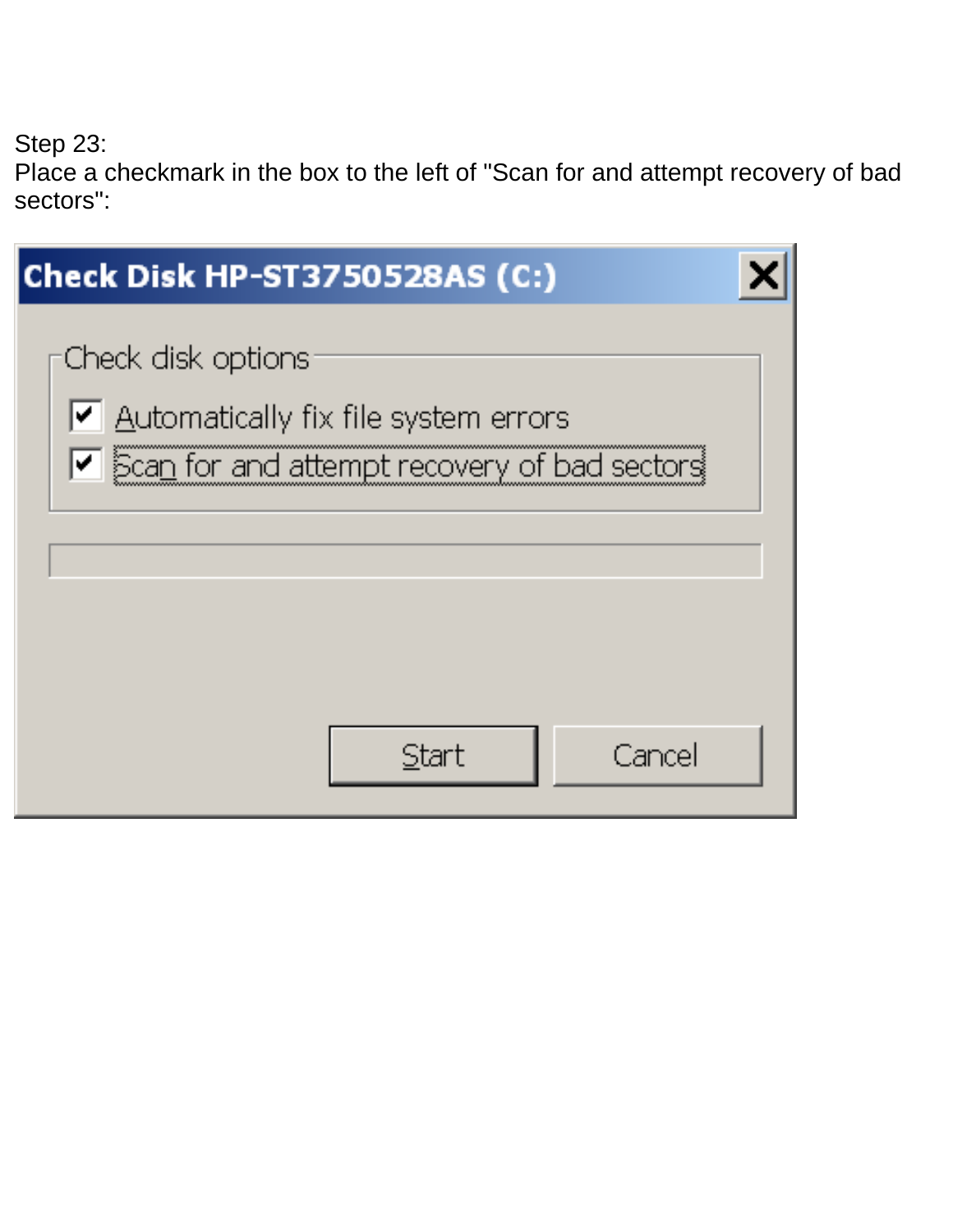Step 24: Click on the "Start" button:

| <b>Check Disk HP-ST3750528AS (C:)</b>                                                                      |  |
|------------------------------------------------------------------------------------------------------------|--|
| Check disk options<br>Automatically fix file system errors<br>Scan for and attempt recovery of bad sectors |  |
| Cancel                                                                                                     |  |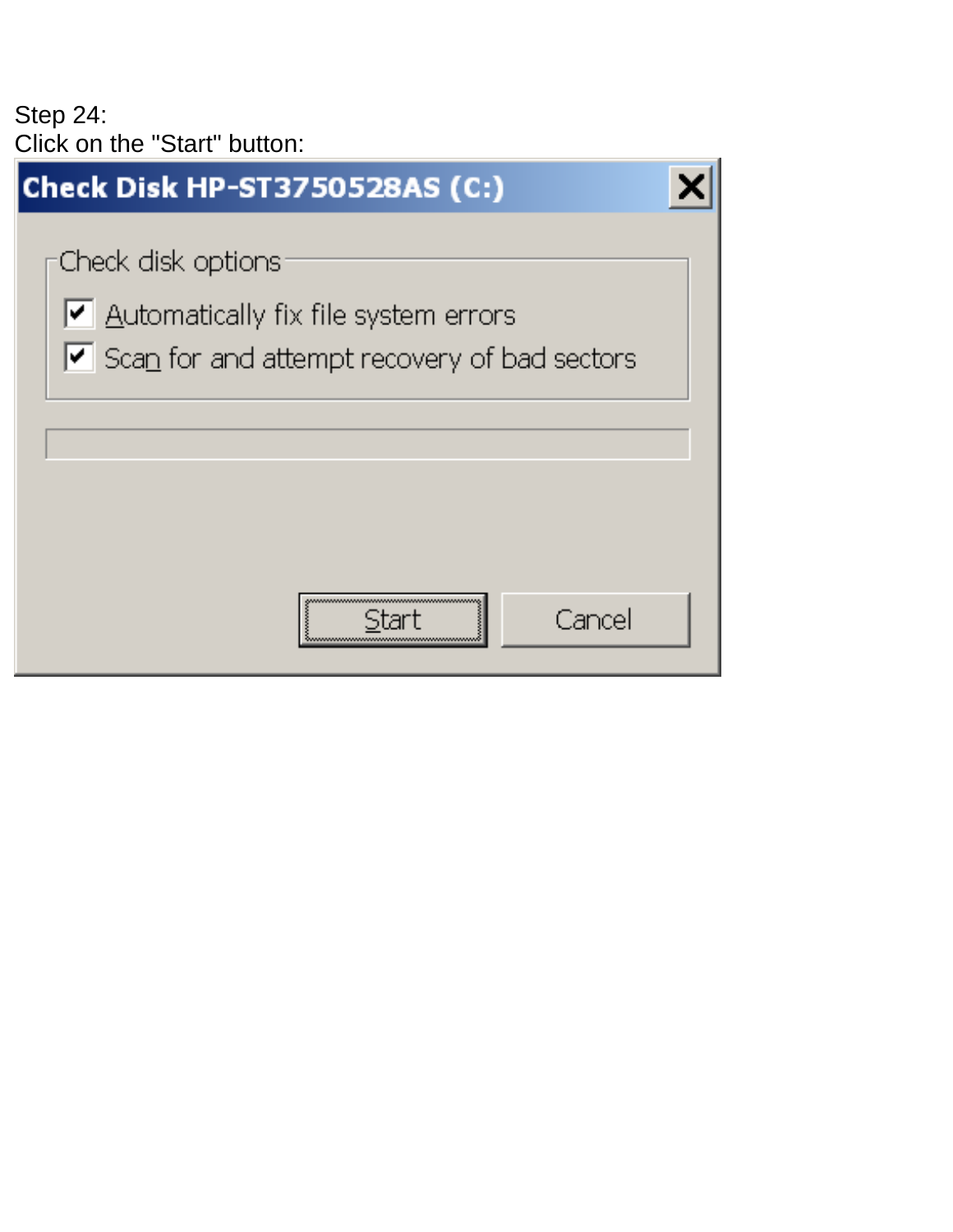Step 25: Click on the "Schedule disk check" button:

| <b>Microsoft Windows</b>                                                            |        |
|-------------------------------------------------------------------------------------|--------|
| Windows can't check the disk while it's in use                                      |        |
| Do you want to check for hard disk errors the next time<br>you start your computer? |        |
| Schedule disk check                                                                 | Cancel |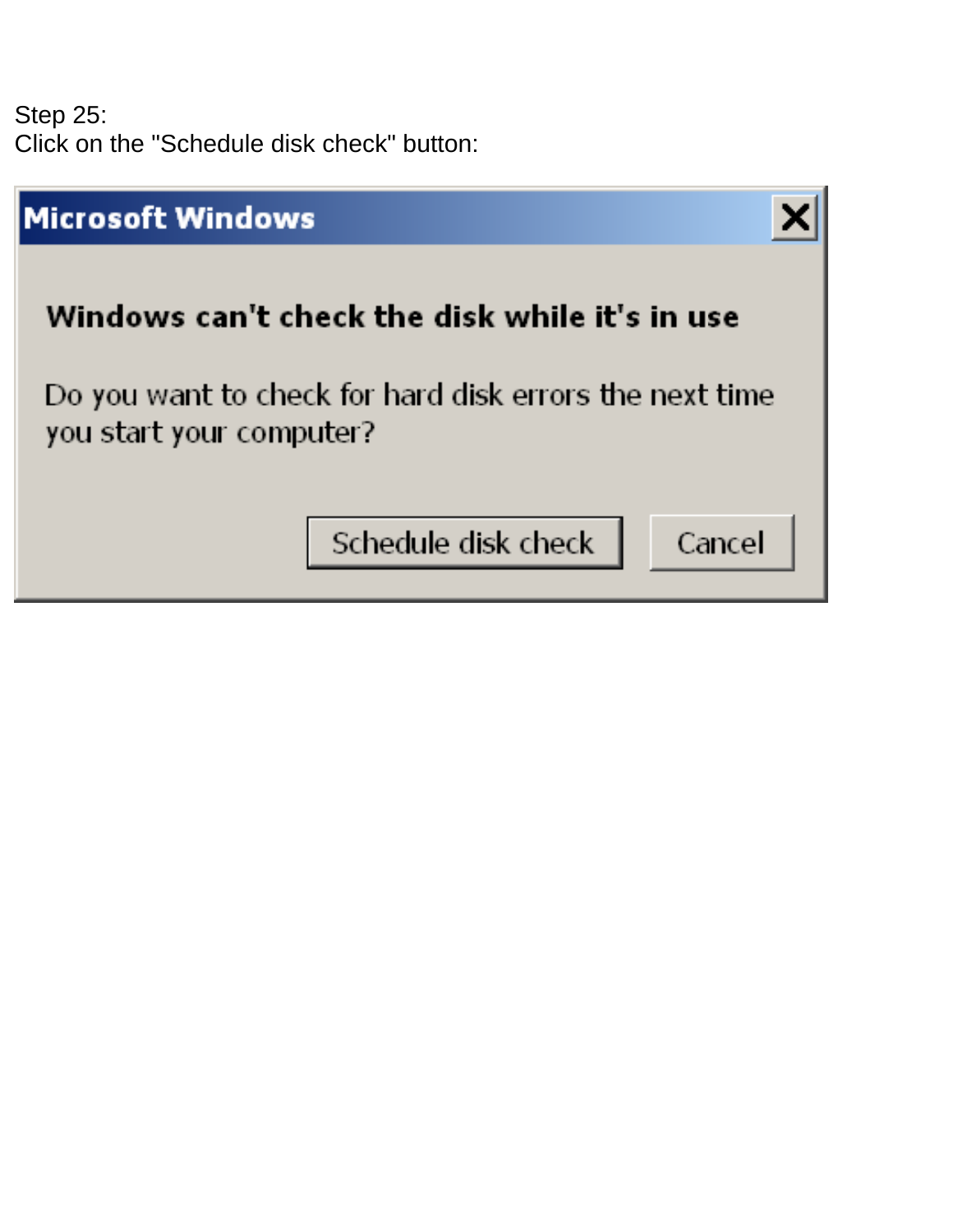Step 26:

Close the "Properties" box by clicking on the "X" button in its upper right-hand corner:

| HP-ST3750528AS (C:) Properties                                                       |  |
|--------------------------------------------------------------------------------------|--|
| Security<br>Quota<br>Previous Versions<br>Tools<br>Sharing<br>General<br>Hardware    |  |
| Error-checking<br>This option will check the drive for errors.                       |  |
| Defragmentation<br>This option will defragment files on the drive.<br>Defragment now |  |
| Backup<br>This option will back up files on the drive.<br>Back up now                |  |
|                                                                                      |  |
| ОK<br>Cancel<br>Apply                                                                |  |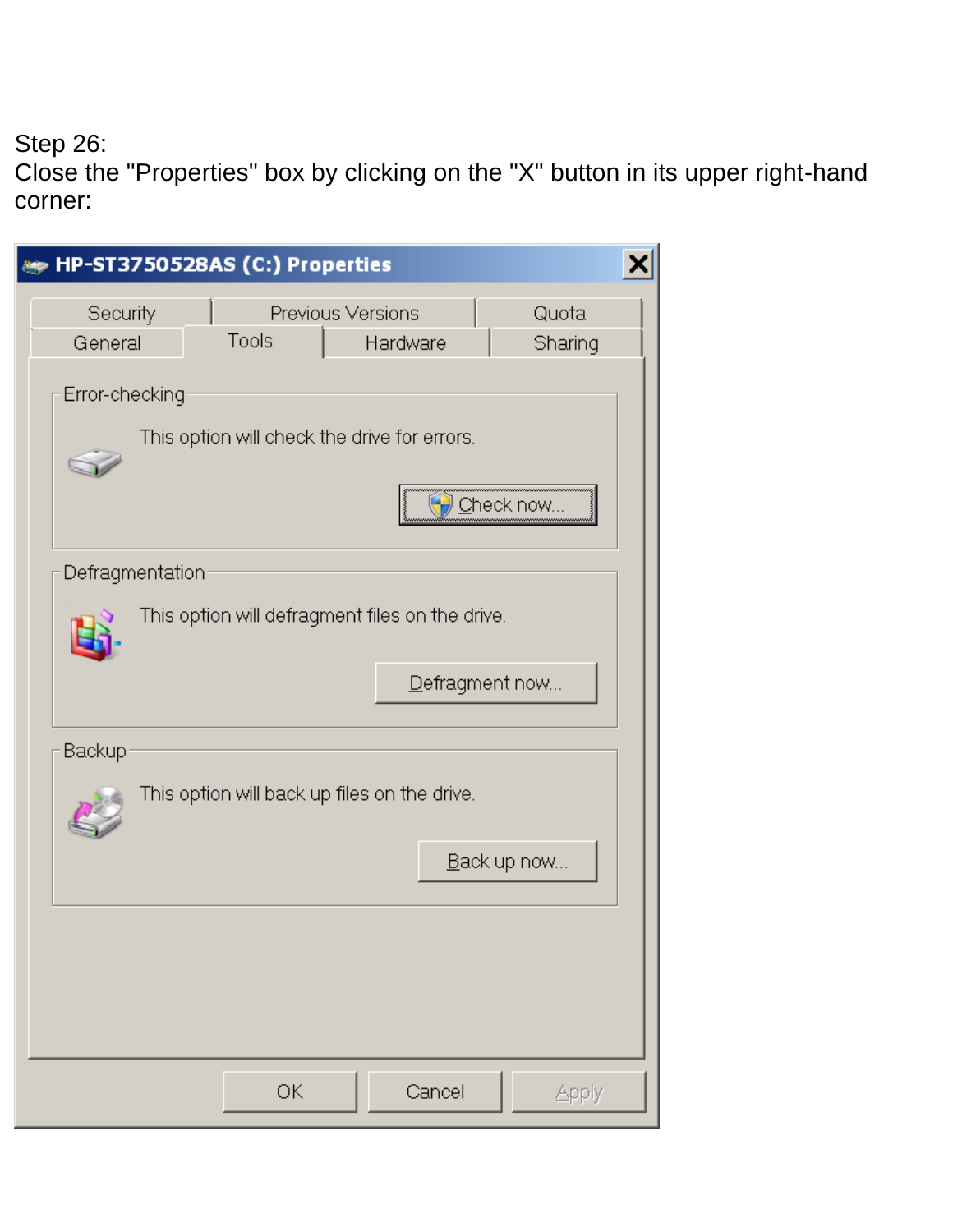Step 27:

Shutdown and restart the computer.

Step 28:

\*

After the "Windows.." splash screen is displayed, a disk error check will start.

Note that in "Stage 4 of 5" it says that "Windows replaced bad clusters in file 15841 of name \pagefile.sys."